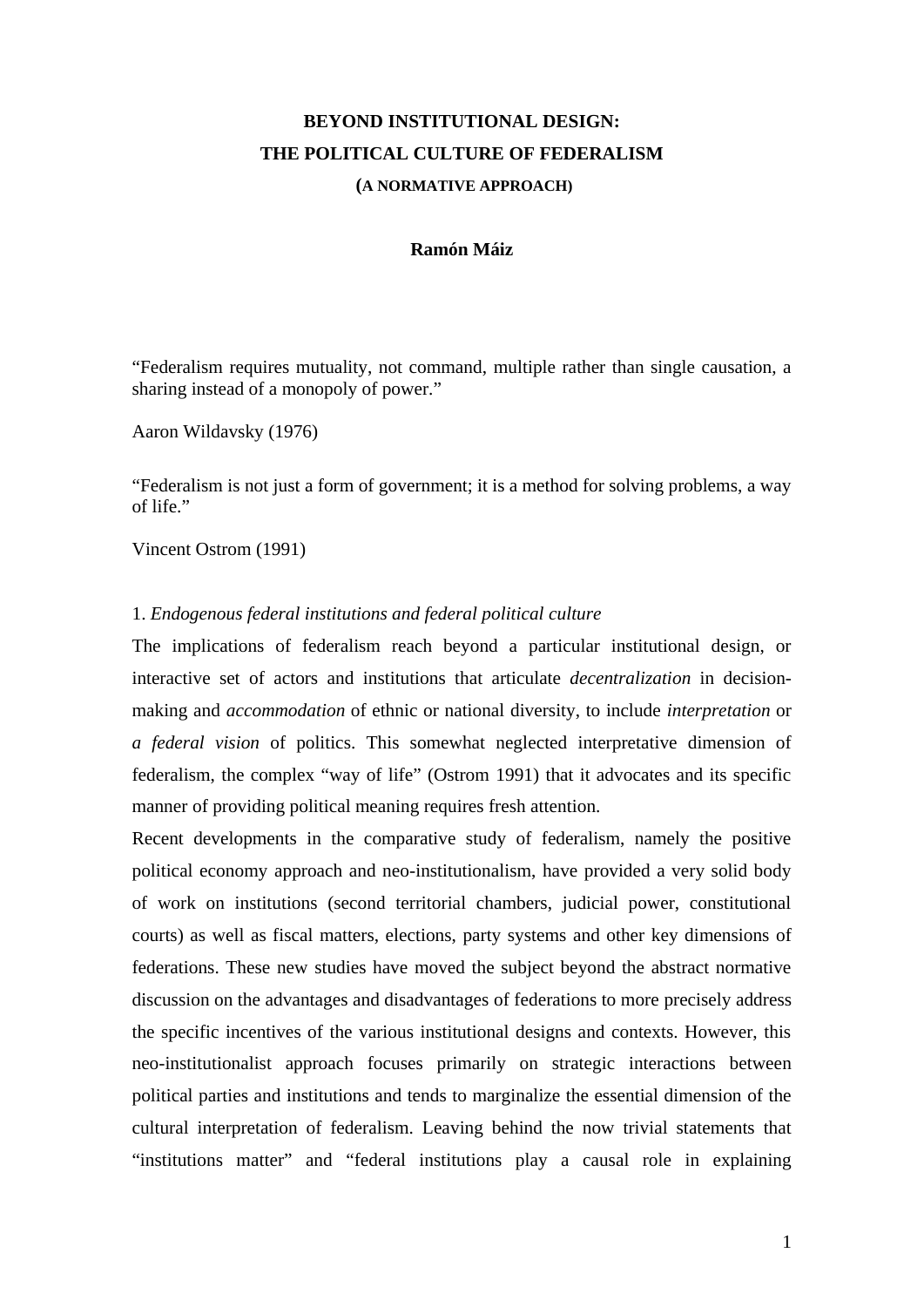outcomes", it is important to note that federal institutions are *endogenous* (Rodden 2006): an effect and product of various social, political and cultural contextual factors *beyond design*. It is significant that a portion of the most recent positive literature, including the *theory of self-sustainable federal institutions* (Filippov, Ordeshook, Shvetsova 2004), turns a blind eye to the decisive, normative and empirical questions that cultural pluralism and multi-nationality raise for federations. This does not pose a problem for the positive political economy or rational choice perspective *per se*, as other authors clearly show (Laitin & Fearon 1996, Laitin & Weingast 2006, Bakke & Wibbels 2006, Treisman 2007), but it marginalizes cultural aspects of the behavior of institutions and actors by favoring strategic rationality and the maximization of interests.

The production of meaning, beliefs and values, habits and dispositions, are all undeniably relevant political factors in a reciprocal relationship with actions and institutions. Tocqueville considered it unfeasible to apply U.S. federalism to countries lacking the enabling factor of a federal culture. William Riker (1964: 111) concluded from his review of federalism in the U.S. that "the fundamental feature … standing behind these institutions is the popular sentiment of loyalty to different levels of government, which sentiment serves as channel for development for centralizing or peripheralizing institutions". Moreover Bevir & Rhodes (2006) noted that a variety of political beliefs and values are holistic: they only acquire meaning within a broader landscape of principles, dispositions and orientations. It is impossible to understand even federal actions and political institutions from the sole perspective of their necessary but insufficient *game interests*; leaving aside the ideas and emotions that inspire them.

Federalism requires a self-sustainable and robust institutional design (a federation), a complex, decentralized party system, and a *set of attitudes and values*: a shared political understanding that provides civic support for the system. In other words, *federalism*  cannot be reduced to the mechanics of the *federation* (Burgess 2006: 47). It involves a program or set of ideas, a substantive political vision, a common cultural capital that defines and when necessary condemns deviant behaviors; constituting for each country *appropriate or permissible federal behavior* at the various levels of government. This federal perspective is articulated in three tightly-interwoven normative spheres: 1) a *political theory* rooted in an extensive federal-republican tradition; 2) an ideology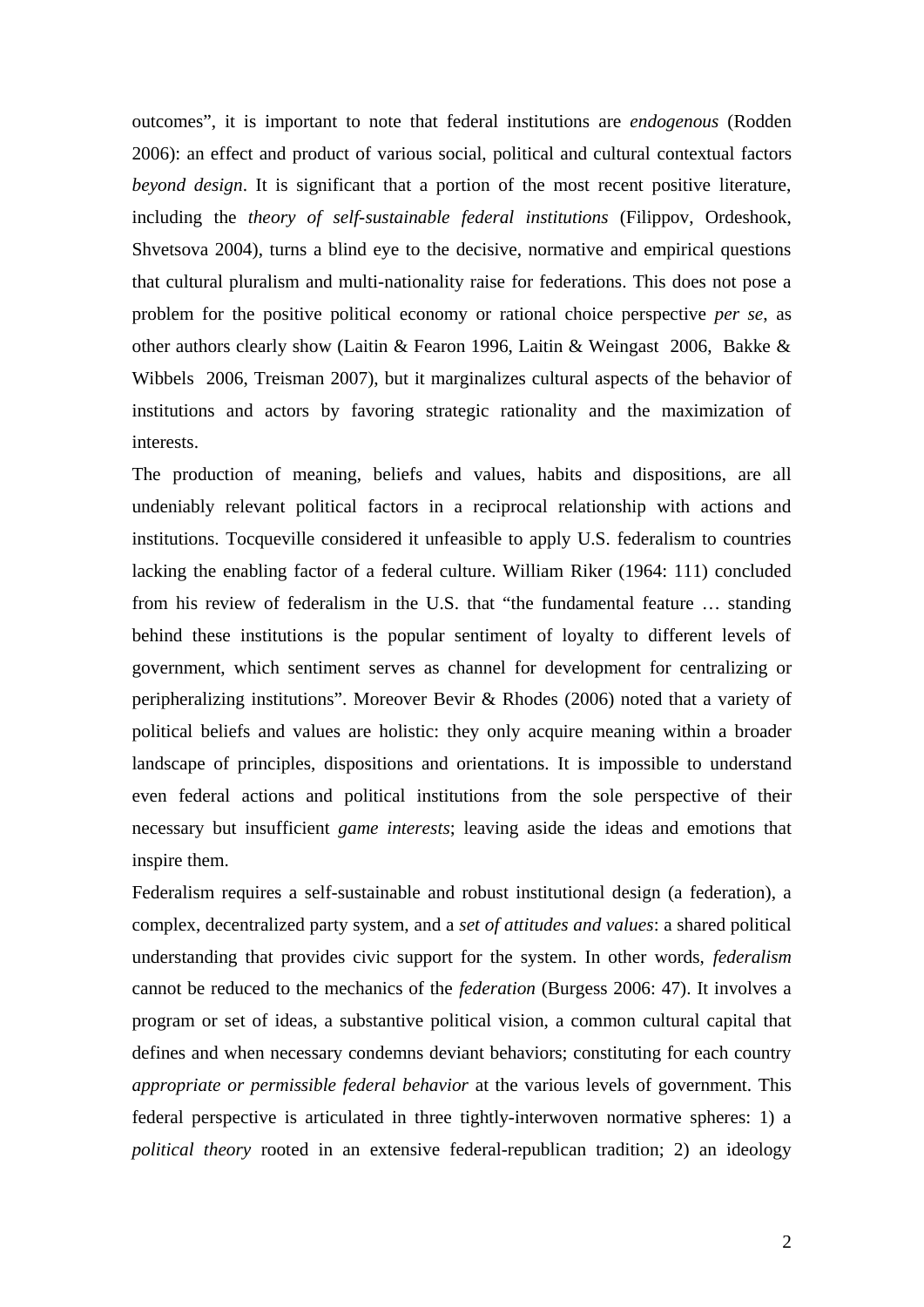linked to a *political movement*; 3) the empirical-normative aspect of a *shared federal political culture*, which we shall examine here.

All of this has been too easily ignored in recent comparative or neo-institutional political economy studies, which have overcome the classical normative rhetoric of "benevolent despots" (Oates), "voting with the feet" (Tiebout ) or the new "Leviathan" (Hayek, Buchanan) and focus exclusively on the interplay between actors and institutions. Many authors have insisted on the need to compensate for the notorious deficit in updated normative theories of federalism, in regards to the idea of the State as well as the Nation (LaSelva 1996; Burgess 2006; Norman 2006; Gagnon 2009, 2011; Máiz 2011). This study argues and explores aspects of the vital but neglected politicalcultural dimension from a normative theory perspective that is not entirely lacking in suggestions for empirical research.

It is striking to contrast the hundreds of studies about institutional, constitutional, fiscal, stasiological, or electoral aspects of federalism with the handful of studies regarding its *cognitive and attitudinal interpretative support structure*. Among these few are the works of Kincaid and Cole (2004, 2011), who in a comparative analysis of Canada, Mexico and the U.S. pointed out the tight correlation between the degree of political decentralization and the presence of a federal culture among citizens. Fafard et al. (2010) took an additional step 'inside the box' by analyzing how the normative dimensions of federalism are manifest in the nature and insubstantiality of federal political culture in Canada. For Spain, Martinez-Herrera (2005, 2010) highlights the centrality of attitudinal over cognitive mechanisms and the internalization of norms and values that reinforce sophisticated citizen interaction with multi-level decision-making and participation contexts.

Federalism is again at the forefront of the international political agenda concerning Iraq, India, Spain, Belgium and even Canada or the European Union. It is more necessary than ever to leave behind ambiguities and answer specific questions regarding *what kind of federalism should be offered* in each context, given the many different possibilities (Burgess 2005, Watts 2008). Perhaps the time has come to remember that federalism is something more than a set of institutions and actors: *it is also a normative ideal,* "a federal creed" (Grodzins 1966: 314) and *a set of beliefs, values, attitudes and civic dispositions.* The consolidation and development of federalism requires a *federal thinking*, a distinct way of conceptualizing shared and horizontal power (Elazar 1987: 192). Thus, the classical empirical-normative dimensions of federalism (Watts &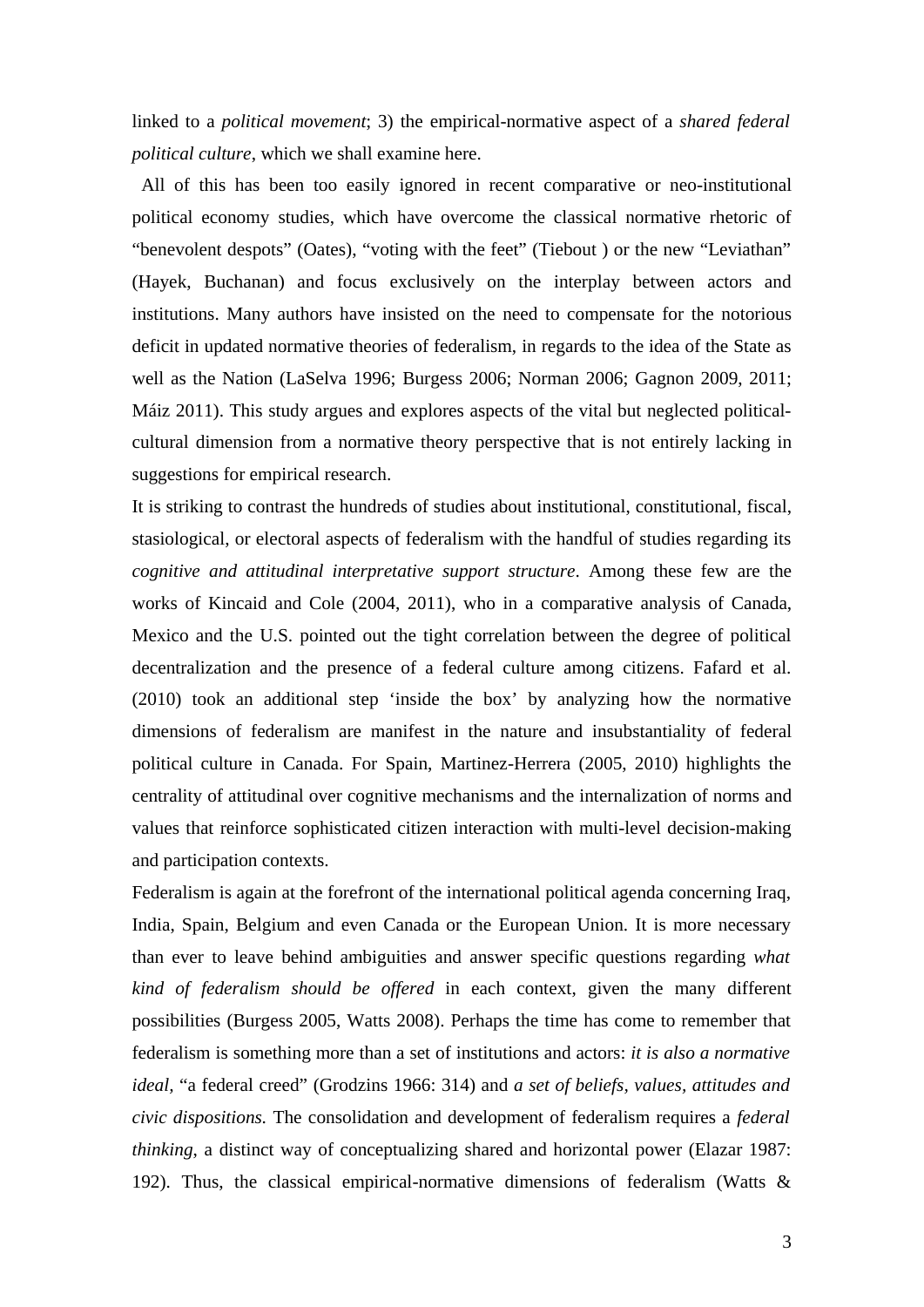Blindenbacher 2003) should be extended and articulated into a coherent whole composed of: 1) a multi-level government guaranteed by institutional safeguards; 2) a constitution and the rule of law at all levels; 3) a decentralized party system; 4) experimentation and differentiation of public policies; and 5) a federal political culture that guarantees popular control based on agreements, negotiation, reciprocity and mutual respect. This federal political culture among citizens should include both a) the capacity for adequate attribution of responsibilities between different levels of government (*who does what*): in other words, agreement on the limits of what is tolerated in the actions at different decision-making levels and acceptance of experimentation and differentiation of public policies (Fafard et al 2010, Schneider et al 2011); as well as b) tolerance and respect for cultural, linguistic and national pluralism and accommodation of superimposed identities and loyalties (Kincaid & Cole 2011).

An examination of the more recent albeit classical literature on this reveals that the cultural dimension composes a basic axis of the federal model. A federation requires a federal political culture, which is distinct from a unitary political culture (Duchacek 1980: 343). A federal culture consists of a set of values and approaches to the system, that vary according to the degree of federalism in each country, as Livingston (1968) suggested based on Almond & Verba. Elazar (1987: 78) holds that "in many respects, the viability of the federal system is directly related to the degree to which federalism has been internalized culturally". Wildavsky (1998: 40) summed it up nicely: "Federalism… cannot sustain itself without the underlying support of political culture".

Philosopher John Searle recently remarked on how political realities ('institutional' realities in his words) such as states and nations are only constituted, maintained and developed when they are *recognized and accepted* by the citizens; in fact, they only exist when there is a shared belief in them. As *deontic powers* (which provide reasons for action that are independent from our desires), their very existence depends on their being commonly accepted. From an ontological perspective, political realities are linguistically constituted and cannot exist without their own language. So, the dimension of *meaning* is politically crucial (Searle 2010). Providing meaning is very much within the field of culture: it involves the extension of values and attitudes, vocabularies, metaphors and narratives that build and/or reinforce institutions. Just as a democracy cannot exist without democrats -citizens infused with civic culturefederalism cannot develop without a solid federative culture. Stepping outside the strictly cognitive dimension, the individual internalized dispositions that connect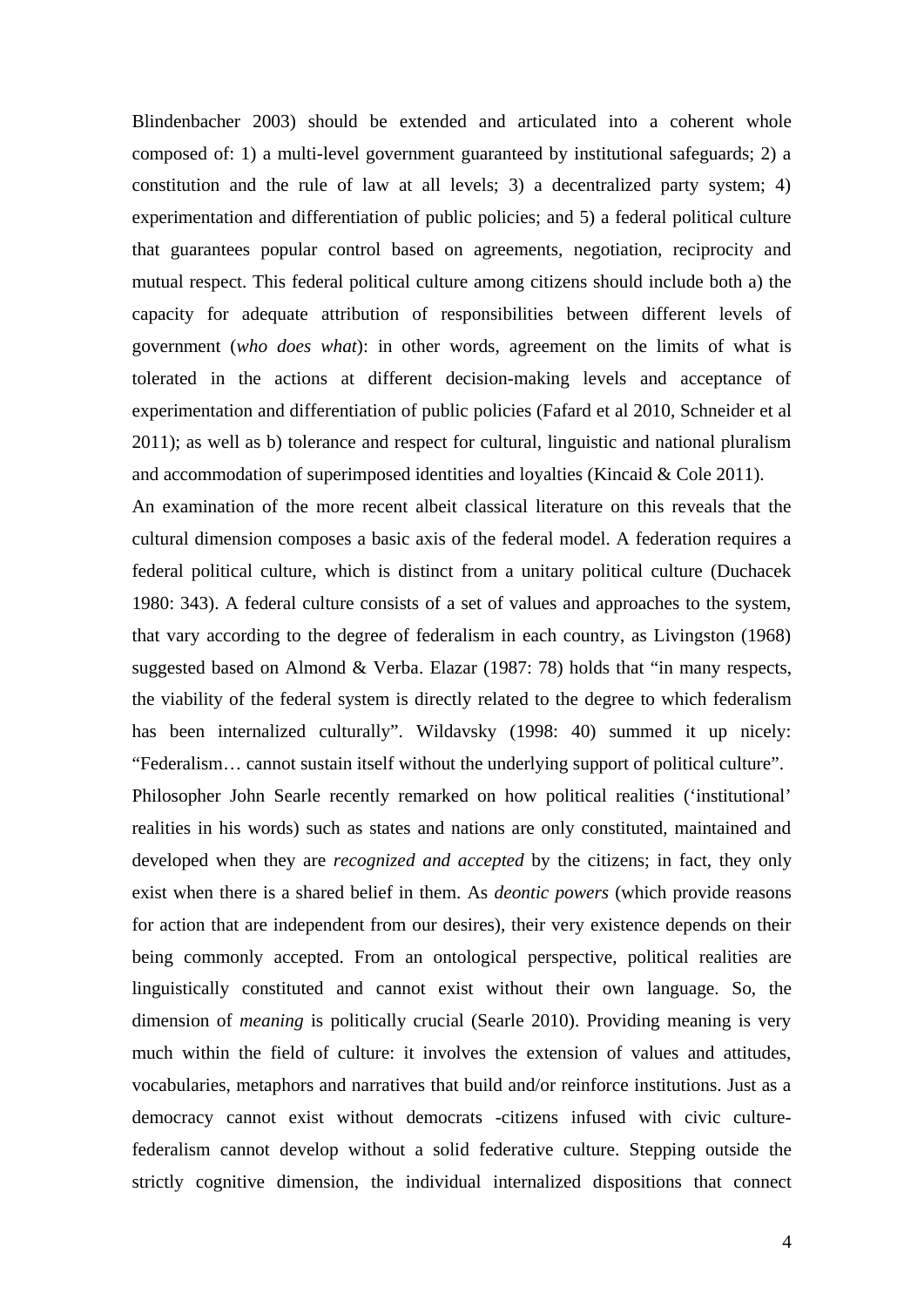citizens with political and social structures suggest the necessity of a *federative habitus*  among citizens (Bourdieu 1979). In sum, these "shared understandings and skills" (Ostrom 1991: 247) constitute the *moral psychology of federalism*, an indispensible, attitudinal and cognitive *self-enforcing* cultural mechanism for federal institutions (Weinstock 2005).

In spite of the scarce research in this field and the obvious difficulties in making the concept operational, which we shall see is due more to normative than empirical issues, there is reasonable evidence in the literature to support the *hypothesis of federal culture*. It suggests that a federation coexisting with a unitary or centralist citizen culture is condemned to chronic instability, institutional degradation or even failure. "No federal system works well unless you build up a supportive political culture" (Watts 2008).

However, it would be a mistake to consider attention to the cultural dimension of federalism as a "culturalist bias" that is alternative or even contrary to new positive political economy studies and neo-institutionalism. On the contrary, from Riker (1964) to Ostrom (1991) to Weingast (1995, 1997 2005), loyalty to the various levels of government, and not just to the federation or the States, is considered crucial to the stability of federal systems. Specifically, citizens must share a similar perspective regarding the transgression of power – whether *encroachment* by the union, or *shirking*  by the states. This catalyst activates the mechanism of democratic and federal reaction by the citizenry and shifts the 'federal problem' from institutions to beliefs. "The question then becomes… what combination of beliefs about the nature of transgressions can be supported in equilibrium? ...and which equilibrium will occur depends on the diversity of beliefs about transgressions and about citizen duties…Indeed, we can suggest which equilibrium will result if we know the pattern of beliefs in a society" (Weingast 1995a: 14). In sum, a key *self-enforcing mechanism* (Weingast & Figueiredo 2005) for the proper functioning of federal systems is for the citizenry to embrace a "shared belief system" (Weingast 1995b: 456) regarding what constitutes intolerable excess by the various levels of government in the fulfillment of their competencies.

In the *Federalist Papers* 51, Madison identified citizen judgment as the main mechanism for federal control: "A dependence on the people is, no doubt, the primary control on the government". The fully institutional controls of the Constitution, the separation of powers and the judicial branch were considered as "auxiliary precautions". Over time, his conviction became even stronger: "Public opinion sets bounds to every government" (Madison 1791 (1999)).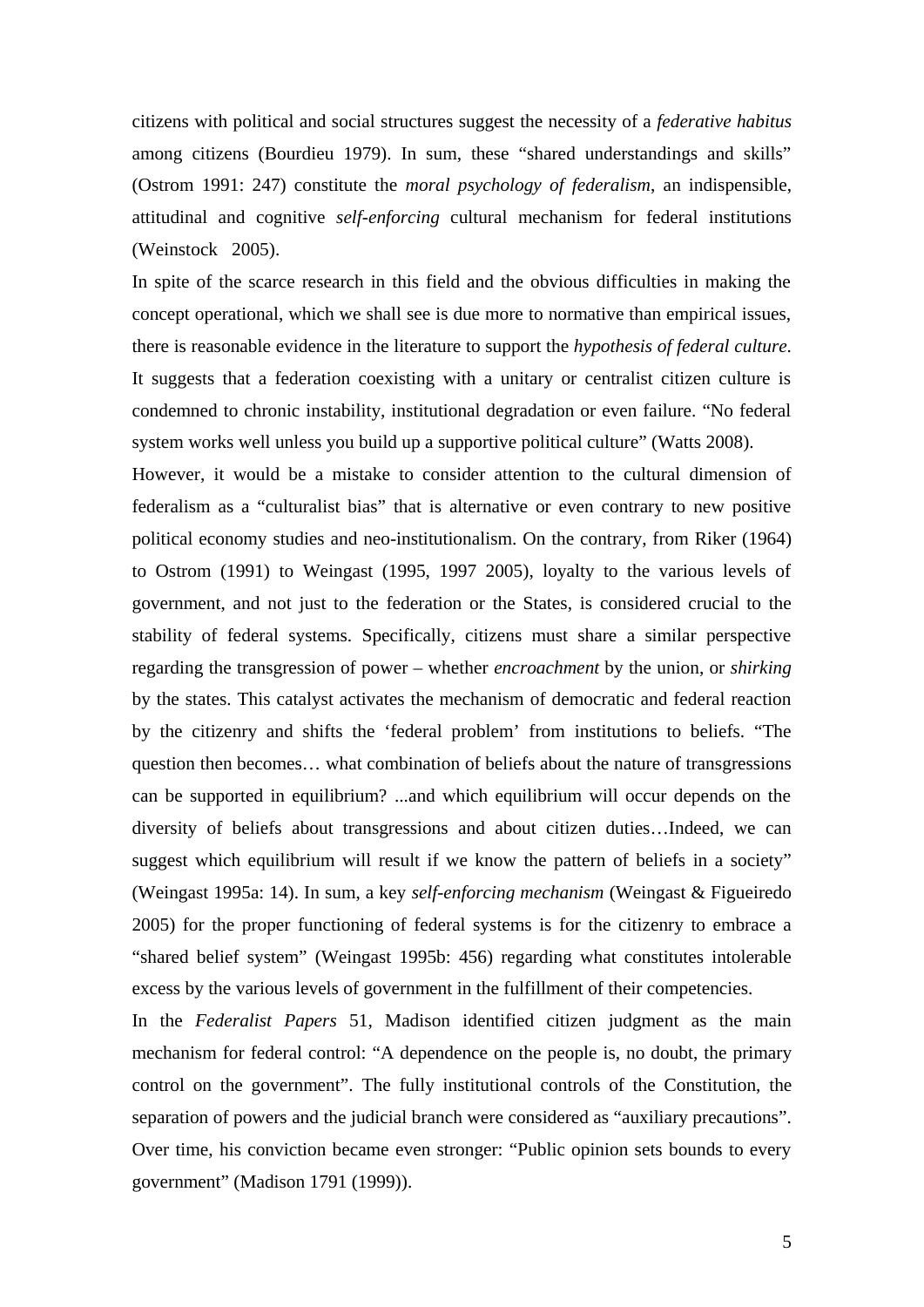Effective popular control depends on the existence of "shared understandings" (Ostrom), a "shared belief system" (Weingast) or "*preconceptions partagées*" (Watts), that establish the threshold for what would be considered opportunism or exceeding the limits at different levels of government, based on a generalized citizen perception of the attributions and responsibilities of each level. Thus, "agreement on a threshold" (Bednar 2009) of what is federally tolerable is a sub-product of the identification of citizens with the federation as a whole and not with the federal government or state governments separately (Cairns 1999). Consequently, "popular safeguards - made possible through a consensus one might call federal culture - are a means to preventing socially harmful adjustments… Development of a federal culture, where popular safeguards may be activated, transforms the federal state into a federal nation" (Bednar 2009: 191).

## *2.- The federal principle and the quest for meaning*

In *The Federal Principle* (1978), Rufus Davis highlighted how the particular normative density of the *provision of meaning* in federalism was derived from the foundational idea of *covenant*. We should highlight that if political culture is a set of unconscious or practical *values, beliefs and attitudes (tastes, habits, dispositions, capacities)* that are shared by the citizens and provide political meaning to institutions and actions, then the decisive conscious dimension of *the political ideal*, or the "federal creed", which is closely connected with the cultural dimension, is fundamental to the world of meaning in federalism. In other words, federalism is understood as "the recommendation and (sometimes) the active promotion of support of federation" (Burgess 2006: 2). Politics is an unending struggle for the hegemony of one vision of society over others and the federalist agenda constitutes a fundamental factor in at least two ways: 1) it provides a *criterion for normative judgment*, a specific ideological position from which to evaluate and critique reality; and 2) it also provides a *horizon of expectations*, a ranking of objectives and the strategies and processes to be followed in order to achieve them.

However, if federalism is an ideal, a set of values and attitudes or *an ideology and a political movement* from a perspective of political action and mobilization, then a shared federal political culture among citizens becomes both the source and interactive result of a *normative political theory*. It establishes values and attitudes that are congruent with a federal culture and the provision of coherence, articulating and transferring them from political opinions to systematic propositions that are internally consistent and allow an objective verifiable discussion. It is a mistake to separate *political ideology and theory*,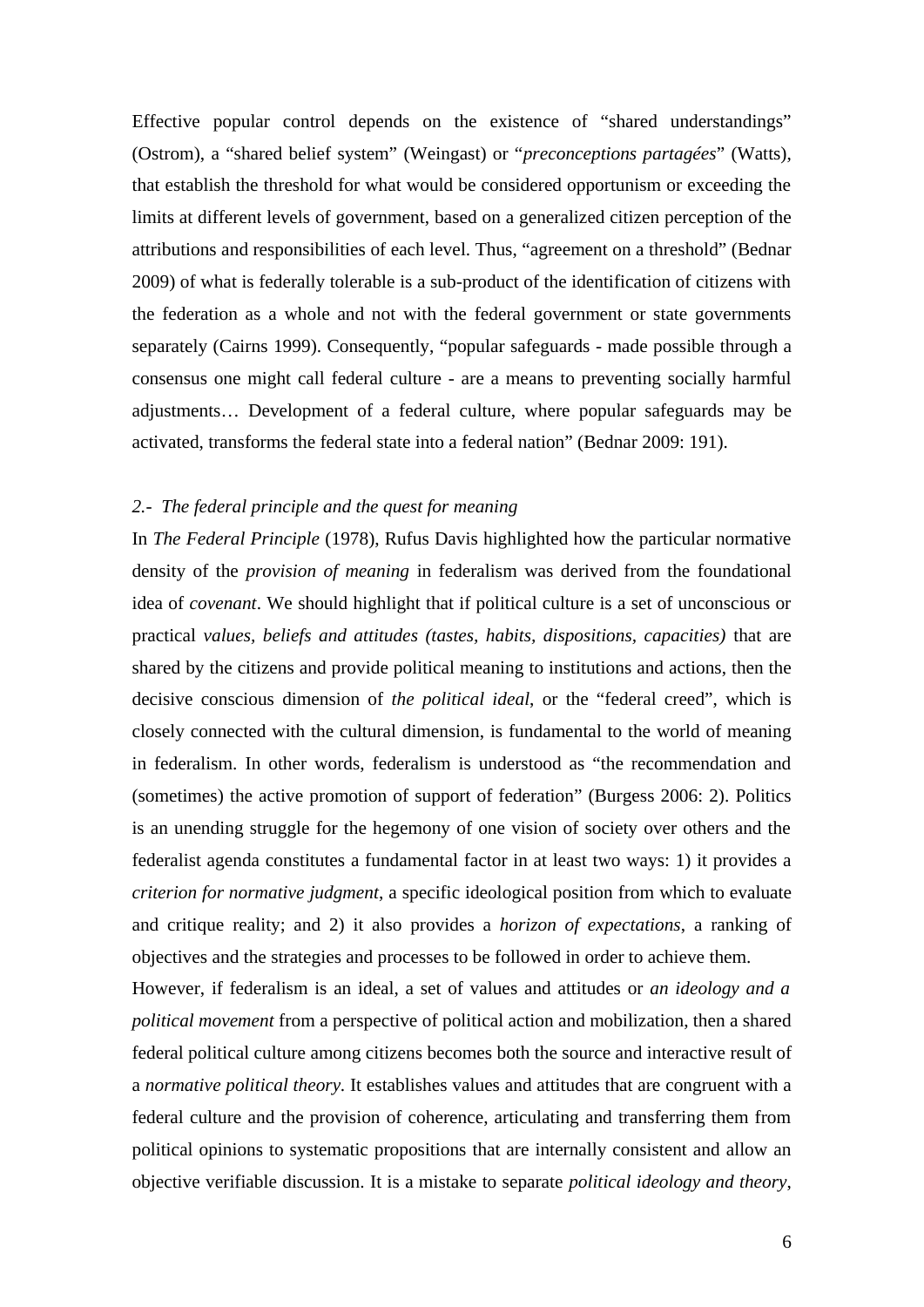since the former often constitutes the vehicle for normative reflection (Freeden 1996). It is equally a mistake to separate the other two interpretative dimensions of politics: it is hardly possible for citizens to have a shared federal political culture without an ideology that infuses a movement, extends federal beliefs and values to the broader citizenry and clearly competes in the public sphere with other political agendas such as state or antistate nationalisms. Without this, there is no chance of a federation in the mid-range: federal culture is not an automatic reflection of federal institutions and must be cultivated and promoted in its full normative density among the citizens. "The federal polity relies on certain shared preconceptions, values, beliefs and interests that as a whole pre-suppose policies of recognition, cooperation, compromise and accommodation. The federal polity thus extracts the essence of the notions of human dignity, tolerance, respect, reciprocity and consent" (Michael Burgess 2006).

Federal culture is the empirical-normative axis of this treatment, and requires at least two initial comments regarding the concept of 'political culture'. First, as a common identity forged by a "shared belief system" (Weingast) and "*preconceptions partagées*" (Watts), federal political culture goes beyond Almond and Verba's classical definition of "the pattern of individual attitudes and orientations towards politics among members of a political system" (Almond & Verba 1966: 23). The concept of political culture should be extended to the set of inter-subjective semiotic practices (Wedeen 2002: 713) that provide meaning as an emerging property that is anchored in political meaning. Beyond 'civic culture', political culture can be seen as a complex set of narratives, interpretations, metaphors, myths and symbols that link political beliefs with action, giving meaning to the entire political world with its institutions and behaviors. Political culture is thus a web of significance, a set of "public and shared meanings" and not merely a "collection of discrete traits whose integration is presumed" (Ross 2009: 137). In addition to values and attitudes, political culture should be understood to include narratives, discourses, interpretations and visions of the world that configure shared identities. As such, political culture shows a decisive multiple efficacy (Ross 2009) in the construction of the complex, symbolic, multi-level and *inclusive symbolic landscape*  of federalism. It is founded on self-rule plus shared rule and the conciliation of unity with diversity, by: 1) framing the political context, 2) linking individual and collective identities, 3) defining borders and the patterns of interaction among groups, 4) providing interpretative criteria for the actions and motives of others, 5) offering resources and repertoires for organization and mobilization.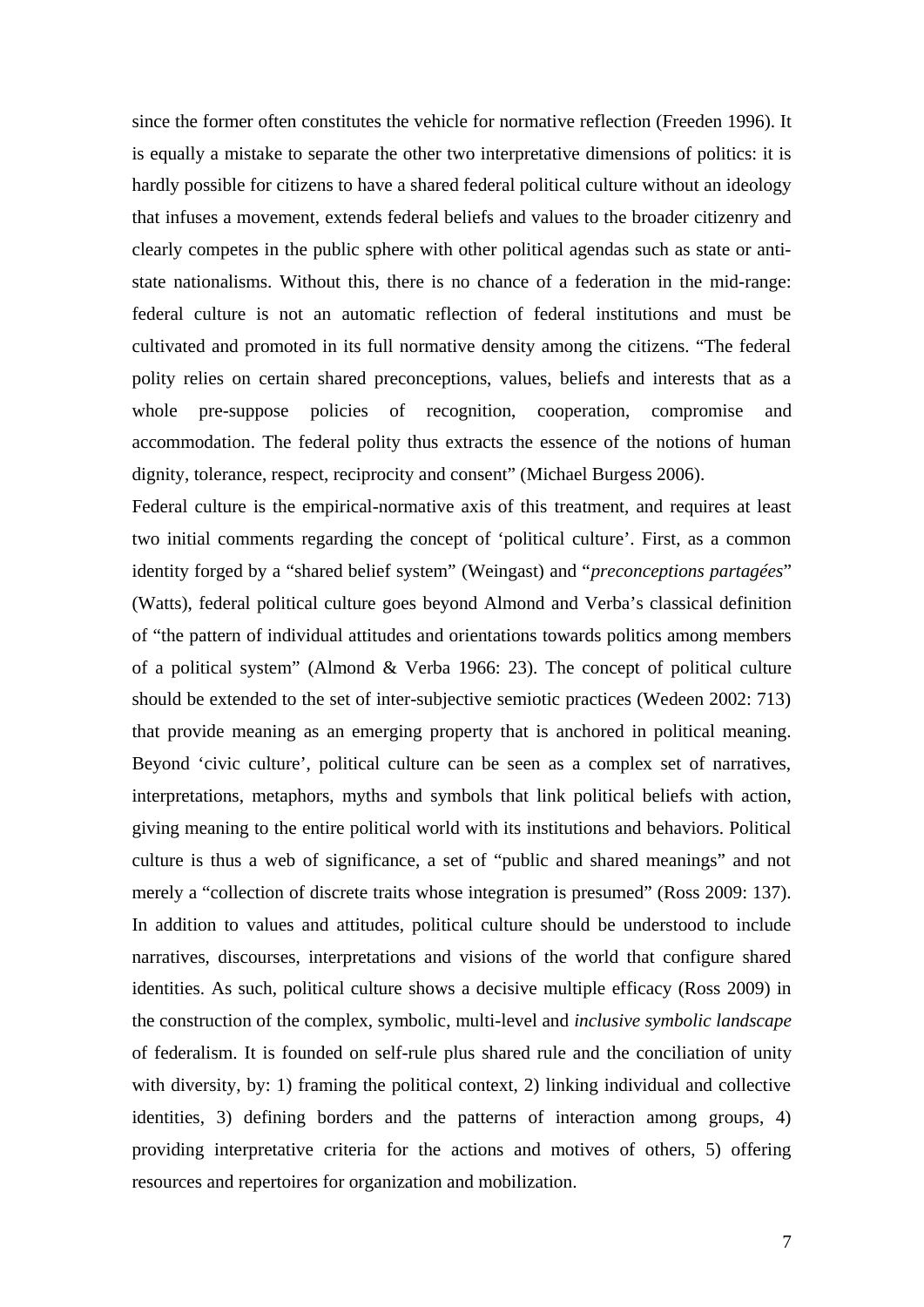A certain element of confusion must be cleared up when defining a shared federal political culture, which in no way implies overestimating consensus and forgetting the inescapable dimension of conflict and political pluralism. We find that "meanings are open to various and changing interpretations, while also sometimes appearing to be overly coherent, fixed or inevitable … attention to dynamism, risk, misunderstandings, ambiguity and historical encounter calls for an analysis of the effects of semiotic practices" (Wedeen 2002: 722). By expanding the concept of political culture we extend the research agenda for federal political culture beyond quantitative studies that explore individual attitudes and pre-dispositions such as appropriate attribution of responsibilities in multi-level governments, distribution of power between different governments, tolerance towards linguistic pluralism, etc (Kincaid 2011). New research areas must be incorporated to include myths, symbols, metaphors, rhetoric, rituals and narratives as well as their role in configuring a landscape of self-government with shared government and of overlapping collective identities.

In this sense, the concept of "culture as an equilibrium" proposed by Laitin and Weingast shows its full analytical capacity for describing how the consensus that is crystallized in culturally constructed loyalties to the federation as a whole facilitates the popular control of federalism. The possibility of positive and negative incentives generating clear expectations and foreseeable behavior, along with the possibility of sanctions for unilateral failure to comply with the pact and the production of a collective identity based on cooperative, tolerant and mutually respectful us/them distinctions ties in perfectly with a concept of culture that is elaborated from a nucleus of "common knowledge". This provides "an equilibrium in a well-defined set of circumstances in which members of a cultural group, through shared symbols, ritual practices, and high levels of interaction, are able to condition their behavior on common knowledge beliefs about the behavior of all members of the group" (Laitin & Weingast 2006: 16).

Stepping again 'outside the box' of classical empirical studies in political science, political culture consists of a set of values and knowledge that are not only *cognitive* but also *affective and emotional* (Wedeen 2002, Ross 2009): citizen *attitudes* and predispositions that reinforce and give feedback to the political system. The federal political culture is no exception to this. These dispositions, preferences and reinforcing habits, or more precisely, this *attitudinal support* for federalism provides something indispensible for developing, implementing and reforming institutions, but also for the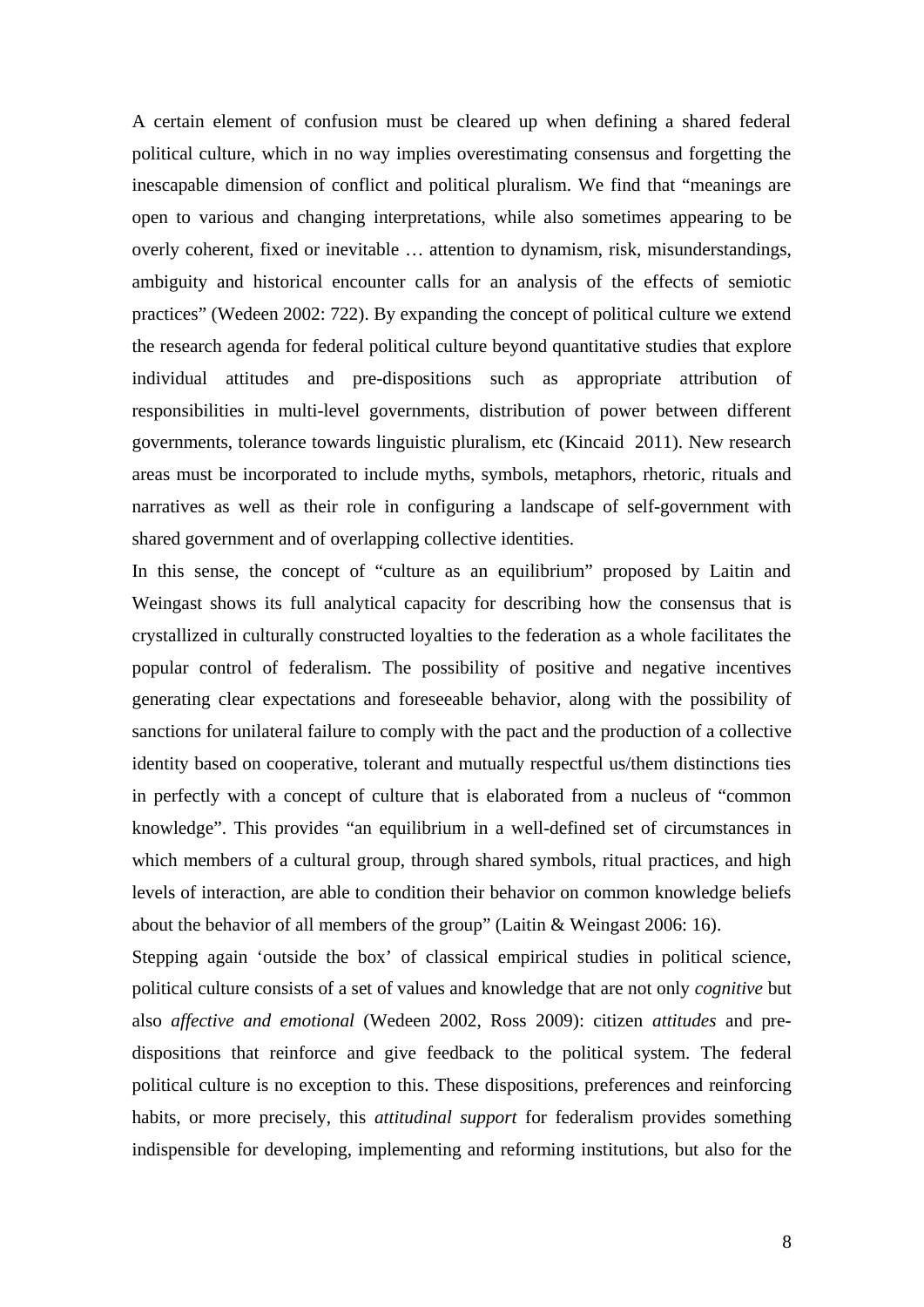political community itself, the entire citizenry. In other words, attitudinal support supplies a favorable disposition, specific capacities, loyalty and *affective connections*. Before addressing federal values, we must briefly pause to examine this last *affectiveattitudinal dimension* of the moral psychology of federalism. The dominant neoinstitutional and rational choice analyses (including the 'limited rationality' approach), which unilaterally emphasize *interests and strategic rationality* in the empiricallyoriented positive theory of federalism, pay scant attention to the normative dimension of values, principles and ideals or to the specific emotions of federalism. Thus, a hyperrationalist view of politics and federalism is taken as undisputed evidence for an institutional design of positive and negative incentives over which actors clash, armed with strategies of maximization of self-interest.

However, modern neuroscience, cognitive psychology and linguistics have conclusively demonstrated the centrality of emotions to understanding, decision-making processes and politics in its broadest sense (Máiz 2011); and emphasize the critical role of certain neuronal circuits known as mirror neurons. Narratives become decisive because they explain events and define the limits of identities in emotionally significant ways for the actors. Thus, emotions –of empathy or resentment, for example– that activate the various narratives become the explanatory mechanism in the micro-macro connection of collective action (Petersen 2002). Leaving behind all anthropological optimism and heeding the echo of the *Federalist Papers, 51*, "if men were angels…", yet an innate disposition towards coexistence, cooperation and community has *also* been found in human beings (Damasio 2005). Lakoff (2008: 118) wrote that "we are born to empathy and cooperation". When the us/them relationship is based on the natural disposition towards *empathy*, then relations of competition, self-interest and mutual distrust no longer dominate as self-evident and indisputable elements of society, and a new possibility emerges: *the political construction of trust*. This is not exclusively institutional, since it involves collective actors (political parties) as well as citizens in a political culture of shared reciprocity. It is important to highlight the affective contribution of federalism: it institutionally and culturally fosters "moral sentiments" of empathy and solidarity, extending them beyond the limitations of internal groups to ever larger circles of humanity. In any federation, an indispensible complement to shared loyalty at both the union and state levels of government is the "positive identification of citizens with each other as valued members of the same civil community". Here,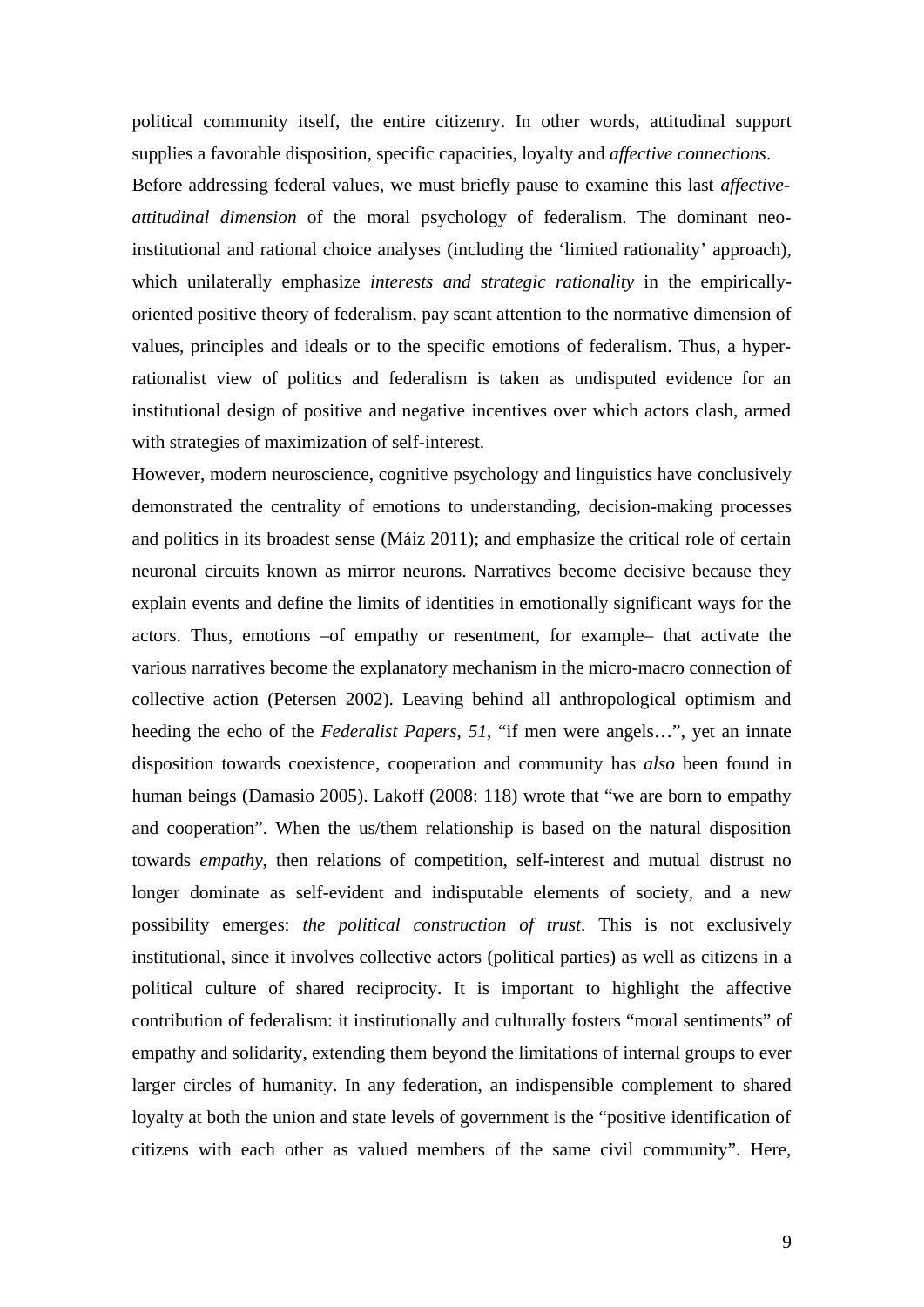"citizenship reinforces empathy and sustains solidarity by officially defining who is eligible to be "one of us" (Cairns 1999:4).

As a political culture of reciprocity that is not only calculating and partisan, but also symmetrical and *conditionally altruist*, based on trust and mutual solidarity, federalism offers itself as an alternative to the cultivation of closed and exclusive national identities that encourage destructive passions such as hatred, resentment and anger. The very essence of the federal republican tradition resides in postulating a politics based on empathy, co-responsibility and empowering of the federal entities as an alternative to conservative politics founded on *hierarchical authority*, discipline and verticality. Benveniste (1969: 119) long ago pointed out the etymological root of federalism as deriving from the notion of agreement between equals; which in turn implies a vocabulary of sharing between *pact (foedus)* and *trust (fides)*. The *empathetic* centrality of the federal agenda is inscribed in its very origins, and as such is ultimately irreducible to explanation or interpretation strictly in terms of strategic rationality and interests.

Federalism derives its attitudinal support from democracy, which is founded on the will for agreement and the idea of *shared power and reciprocal trust*. From Althusius to Montesquieu (with his "*république fédérative*" as a "*societé de sociétés*" in Book IX of *L'Esprit des Lois*) to Madison, the psycho-social and ethical-political core of federalism continues to be the coexistence of several states within one state (the union) and of several communities within a broader political community. In other words, federalism considers the pluralist model of *mutuality*, coexistence, cooperation, empathy and trust to be psychologically and ethically-politically superior to the unitarian, coercive and hierarchical model of a nation-state that is internally exclusive and externally competitive or even openly militarized. In federalism, superimposed loyalties and identities link citizens to political power both as separate individuals and as members of communities and nations.

The false belief that political passions are the exclusive realm of nationalisms must be laid to rest. Passions are present in all political movements, each of which fosters a set of specific and inseparable *reasons and emotions*. *Federal political passions* cultivate civic attitudes of empathy, mutual respect and fraternal solidarity. This dimension of *federal political emotions* is neither removed from nor opposed to the rationality of collective interests, but rather complements and re-channels them. It is founded on the natural human capacity to forge common ground based on *mutual* respect and loyalty; a constitutive reciprocity that makes federal loyalty irreducible to centralizing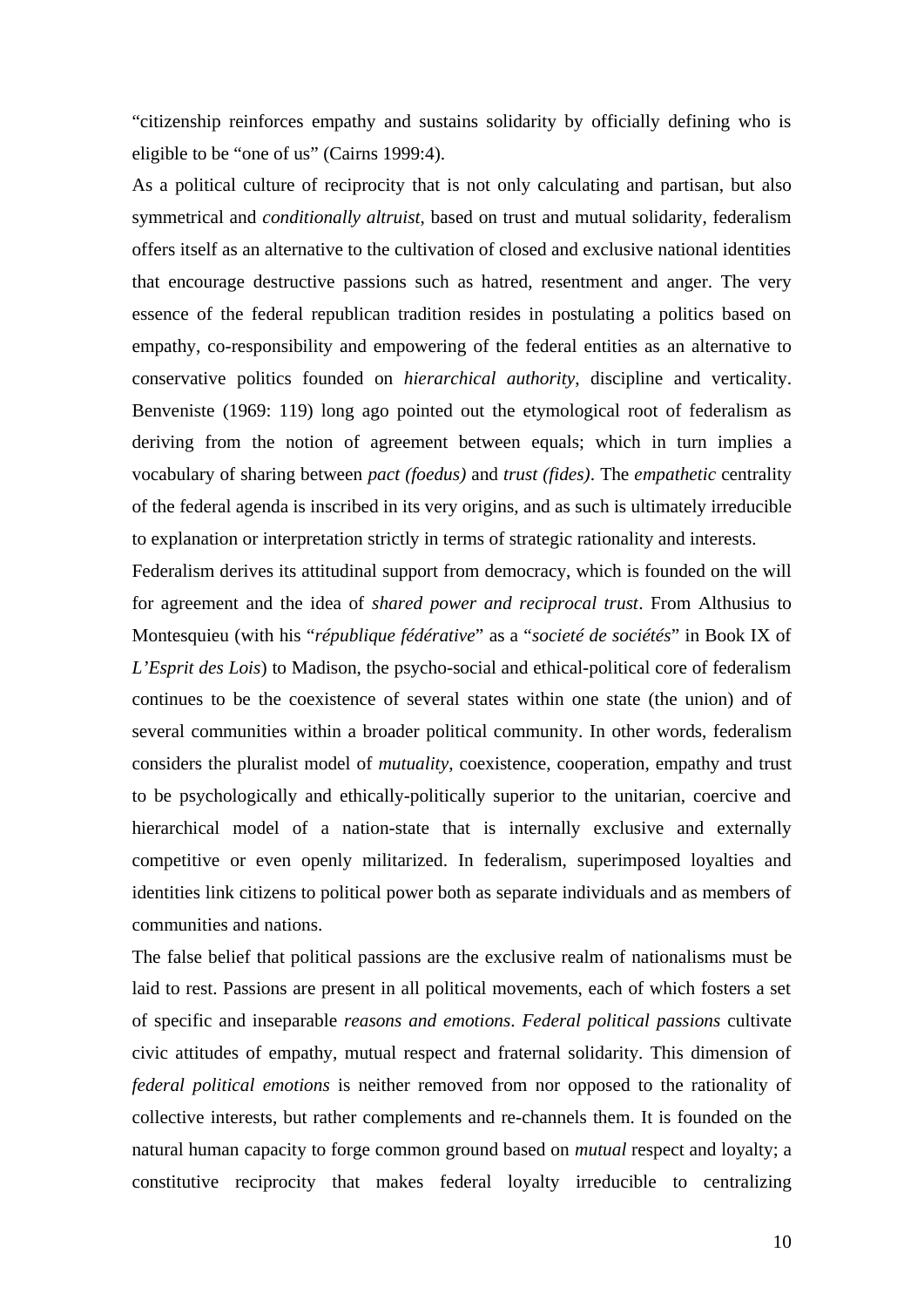formulations of *Bundestreue* or "loyalty to the political community" flowing vertically and uni-directionally from the federated units towards the union.

This key emotive aspect, this psycho-affective tissue of federalism must not be forgotten in the hyper-rationalist approach lest we risk completely amputating the empathetic dimension of the federal vision itself. We now know that the dispassionate view of the political mind is indefensible, since the "political brain is an emotional brain" (Westen 2007: 12), and that emotions are decisive for cognitive evaluation. They constitute one of the basic human capacities and are decisively "ethical and sociopolitical" (Nussbaum 2001: 149). Ignoring the emotive dimension of the political production of trust by institutions, actors and political culture implies abandoning an essential aspect of the very *interpretative frame* of the democratic-federal tradition. Without frames or specific vocabulary it is difficult, if not impossible, to speak and even think politically. George Lakoff, a well-known cognitive linguist, was insightful in this: "it is decisive to recognize when the interpretative frames for important convictions have been lost in the public conscience and when we lack the necessary words. Our task then is to build that frame and assign names in order to be able to speak of the problem openly" (Lakoff 2008:133).

#### 3. *Shared understandings of federalism*

The very rich, axiological and cognitive dimension of federal political culture, the values and unique perspective it defends, lead us to revisit a classical concept of political science. We can speak of a specific *mobilization of bias* (Schattscheider 1960) in a federalist key, or a *federal bias* (Wildavsky), that emphasizes the decisive function of *values* in politics, in contrast with unilateral attention to *interests*. Mobilization of this federal bias postulates values that are very distinct from those of a centralist version of politics or unitary nation-state. The first of these values is clearly *shared power,*  which inherently implies overcoming the idea, image or metaphor of *sovereignty*.

From Althussius to Kant to Cattaneo to Spinelli, the federal tradition originated and was carried forward historically as an *ideal of peace* among peoples ('perpetual peace' according Kant's federalist writings). Its two tightly-intertwined key tenets can be described as: 1) going beyond the mere absence of war to a just political order involving respect, equality and the coexistence of different peoples; and 2) completely relinquishing a sovereign solution, a chimerical and ultimately authoritarian 'World State' and seeking instead to construct a "free republic of federated peoples" or a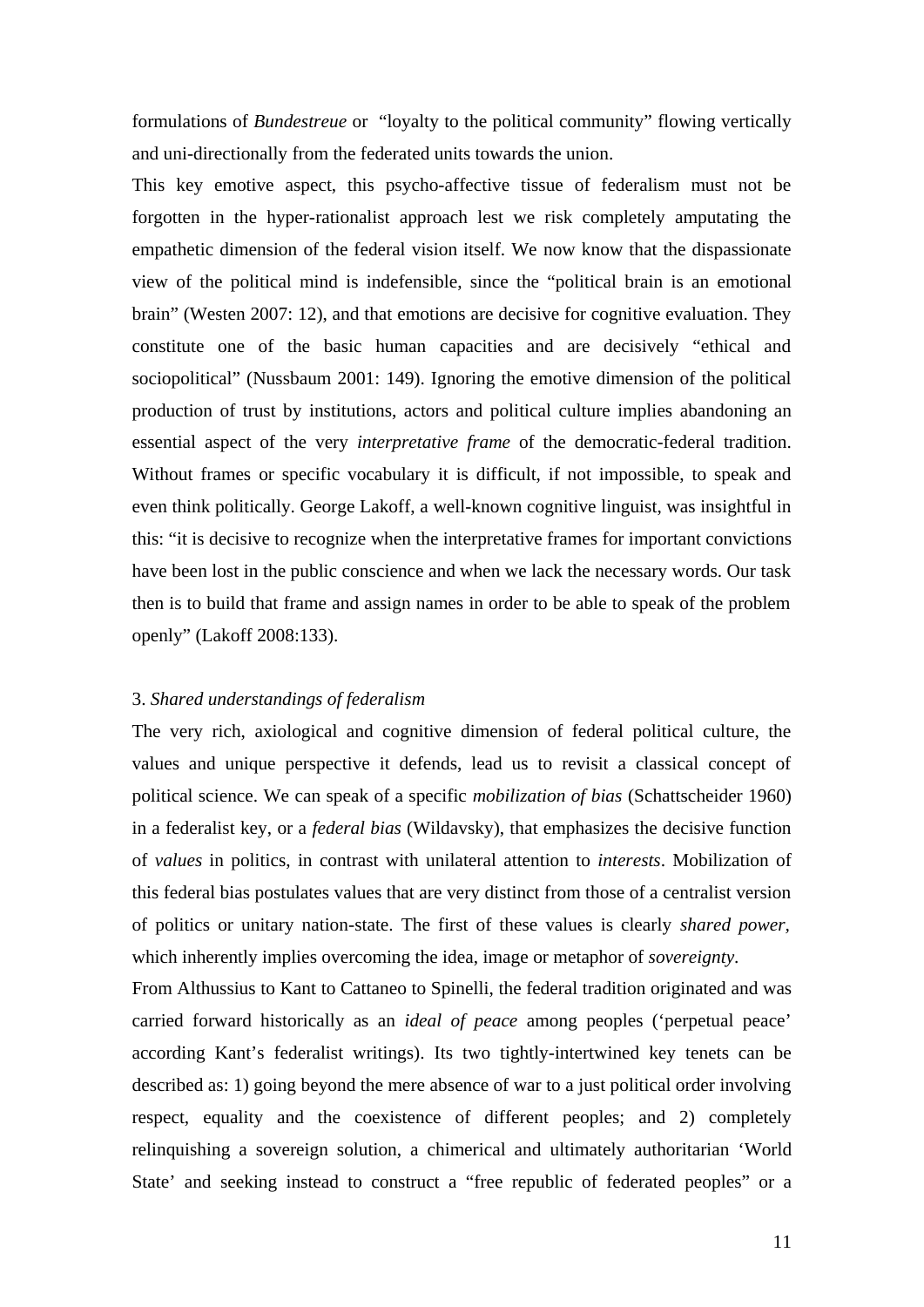"federation of peoples". In the same theoretical-political movement to reject the sovereign model of a World State, Kant establishes the cultural, religious and linguistic diversity of humanity as the foundation of the "federation of peoples" (Máiz 2011: 263). Friedrich (1968) pointed out in a classical study that federal political culture leaves aside the vocabulary of sovereignty, which focuses on the necessary existence of a single, originating and monopolizing center of political power. In contrast, the federal approach of shared power is *poly-centric*, a thoroughly multi-centric system of government composed of various spheres of decision-making and control. It is more than just multi-level, since there are no higher and lower orders. The federal culture replaces the vertical, hierarchical, pyramidal view of the state with more *horizontal,*  diverse and autonomous spheres of *competencies* that are coordinated (federated) for the exercise of political power.

### *3.1. From sovereignty to multi-centric governance*

It is important to draw attention to the idea that *federal political culture is intransitive*; which brings out a fundamental conceptual difference between federalism and sovereignty. The vocabulary of sovereignty is indebted to a *transitive* view of political power that assumes an ultimate, original, external, superior and pre-eminent source over other subordinate entities. Federalism, in contrast, articulates an *intransitive*  understanding of shared power between the union and the states, between the various decision making and power spheres and the respective citizens, which is *derived from*  and inherently *limited by* a constitution and by competencies.

The federal culture is anti-Weberian in its *non-hierarchical coordination*, as opposed to 'command and control' from a supposedly superior center. The political culture of federalism assumes that the dimensions of many issues in a globalized world go beyond pre-established and exclusive borders of competencies and seeks to ensure effective, inter-competency solutions that avoid recourse to re-centralization (Bolleyer & Börzel 2010: 231).

The federal political-legal culture is one of a *constitutional state with no sovereign*, which assumes that power is distributed in several spheres and limited under a constitution of the federation and the constitutions of the member states. The principle of *competency*, which replaces that of *hierarchy*, leaves no place for any unlimited or original power of the union or the member states. This again connects the cultural dimension of federalism with normative theory: in contrast with a *unitary* (*demos*)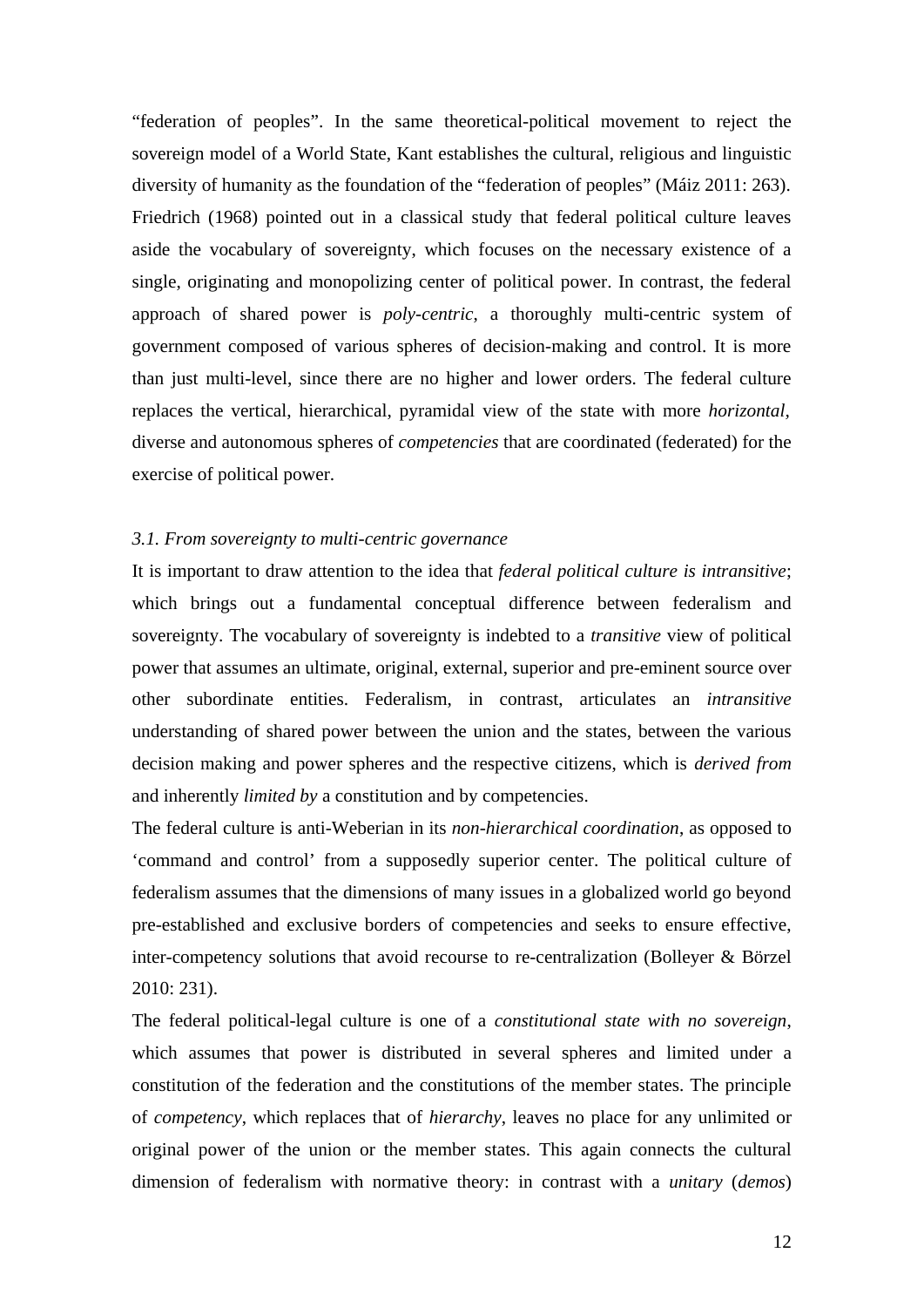constituent power possessing a single constitution, federalism offers the pluralist (*demoi)* theory of popular sovereignty. Nicolaidis calls this *Demoicracy*, a perspective that involves *composite, complex* constituent power(s) and constitution(s). It creates a new vocabulary: composite constitution, multi-level constitution, *Verfassungsverbund*, etc. By postulating shared and derived powers, federalism acknowledges the presence of *plural and shared constituent power* between several (co)constituent subjects: the people of the federation and the singular peoples of each community or federated state. *Federal political culture is horizontal.* To the horizontal separation of powers between the legislative, judicial and executive branches, a federal union provides an additional *horizontal* separation of constituent and constituted powers, making it a 'state' of states. Elazar (1987: 37) proposed the image of a *matrix* for thinking about federalism outside

the classical vertical structure of a hierarchical pyramid of powers.

Here again the federal culture "produces things with words". Performative language cooperates in building a series of democratizing, complex scenarios of self-government involving superimposed and multi-level citizen loyalties that require the political wealth of party sub-systems for articulating differentiated preferences. It even envisions the possibility of varying intensities of citizen preferences, based on their participation in general, regional or local elections. In sum, it houses the concept of multiple "democracy laboratories", with greater and more diversified capacity for problem solving, experimentation and innovation, along with additional incentives for mobilization and action. Because it is politically decentralized, the language of federalism must be capable of autonomous adaptation to the uncertainty, changing contexts and new conditions of contemporary society.

In the best republican tradition, an essential feature of federal political culture is the greater political inclusion of groups and territories in decision-making processes. Federalism offers a discourse of accessibility to diverse scenarios of political participation. It also tends towards more complex and effective accountability both in public policies and in institutional solutions to issues of citizen equality and well-being.

A federal political culture is by definition *adaptive*, indebted to the principle of agreements between communities for achieving common projects in the midst of rapidly changing citizen preferences and socio-economic contexts. So it can never be culturally represented as an institutionally crystallized and permanent *structure*. Rather, an open *process* is the outcome that corresponds to the combination of limited and shared power, multi-centric governance and pacts. The attitudes and values of the federal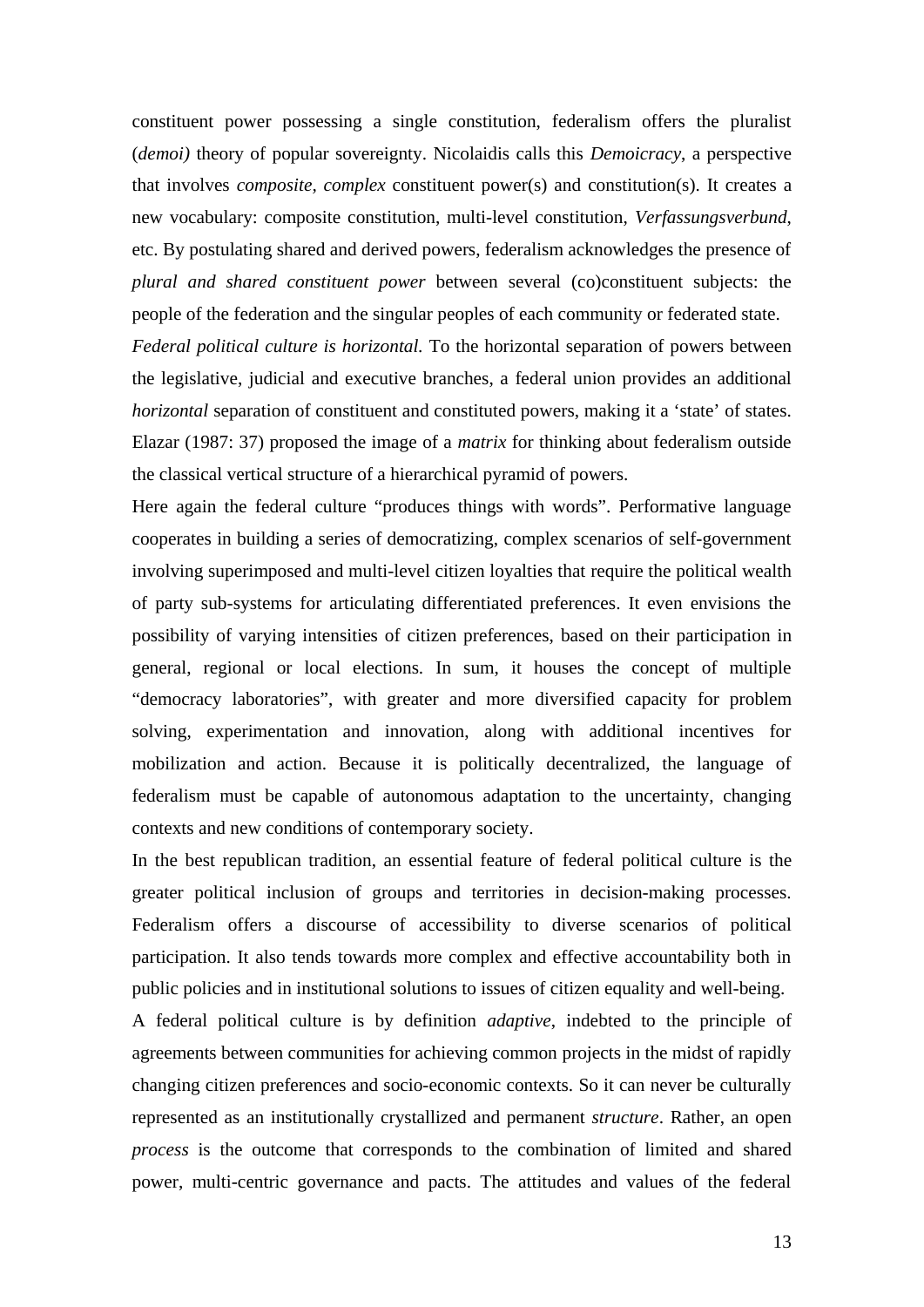political culture sustain the necessary but insufficient interpretative conditions for a contingent and indeterminate *process of federalization*. It is in essence an agreement and interaction between institutional actors, and as such can never be 'closed'. Successive states of equilibrium result from the benefits of self-government and the challenges of changing internal and external contexts. Elazar very appropriately describes federalism as a "*permanent* seminar on governance".

The federal political culture is clearly distinguished from a unitary centralist culture in its *articulation of self-government and shared government*. The essence of federalism lies beyond unilateralism (in favor of the union or the member states) in the conciliation of the deepest capacity for political autonomy with the greatest participative inclusion in a shared project of common government. This gives rise to the *unstable equilibrium* of federalism, which requires both institutional or party-system solutions and the support of a shared federal political culture among citizens. The attitudes and values of the federal culture reinforce the dual federal dilemma: 1) how to keep the central government from undermining federalism through encroachment on the *selfgovernment* of the federated states; and 2) how to avoid destabilization of the federation by the federated states through disloyalty, opportunism and non-cooperation in *shared governance*.

The federal political culture remains aloof from the vocabulary of the nation-state or of nationalism against the nation-state, both of which have inherited the same underlying *monist and state-centric* assumptions. The federal perspective perceives the principle of nationalities as a smaller-scale, mimetic reproduction of the uniform, centralizing processes proposed and executed under the driving principles of the nation-state. Even the vocabulary of self-determination, when interpreted as a *unilateral* decision, has a residual place in the moral psychology of federalism, which drinks from the well of beliefs and attitudes that place highest value on political bilateral/multilateral coexistence and mutual respect.

So the federal culture clothes itself with a project of shared diversity, a common project to create a "state of states" that ultimately overcomes the traditional, *monist* logic of the Nation-state (Karmis & Maclure 2001, Gagnon 2007, Máiz 2011). This multi-centric culture of shared power spills over state 'dams' and flows towards supra-state spheres. It also flows towards local spheres, since federalism is *municipalist* by vocation and tradition, in contrast with neo-centralist state or anti-state nationalism. The strongest normative impulse of political Europeanism was and is federalist.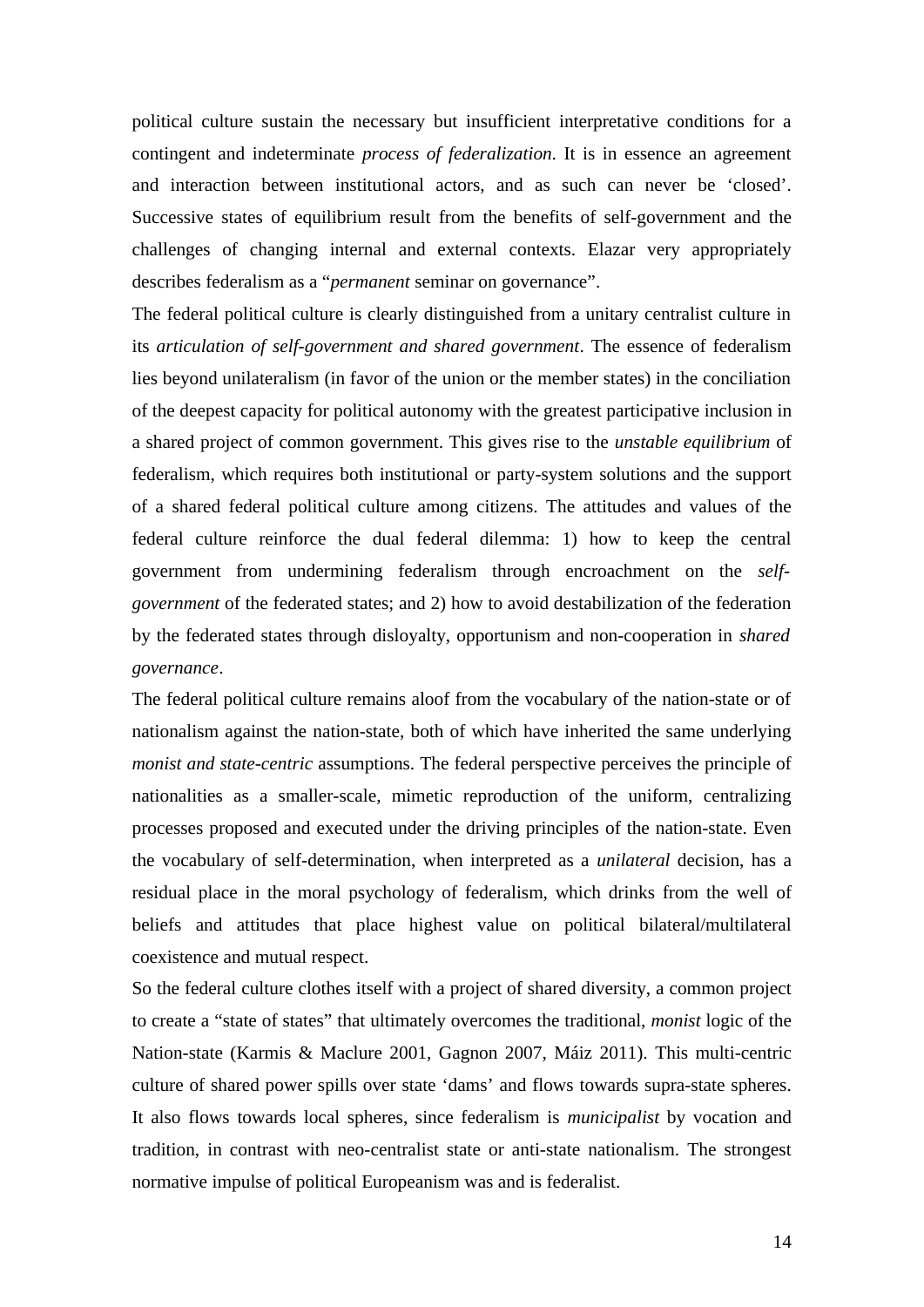This multi-level, bottom-up, 'smaller is better' aspect that starts with the spheres closest to the citizen is central to the federal culture and ideal. Wildavsky (1998: 17) actually considers *the federal bias* ("a bias towards federalism") to be *the* bias, the quintessential federal normative assumption. In the classic words of Sundquist and Davis, federal politics consists of "deferring increasingly to local judgments" (Sundquist & Davis 1969: 250).

This leads us to a possible understanding of federalism as *governance*. Ultimately, as Beaud (2007) pointed out, federalism is a radical departure from the hierarchical statecentric approach. *Thinking federally* implies an interpretation of democratic politics that is open to decision-making interdependence between governments and a broader constellation of public and private actors. Rather than control or coercion from a higher command center, it involves thinking in terms of *non-hierarchical coordination* and attention to *increasingly complex contexts* of decision-making and objectives in a globalized world. It also requires a perspective that values *processes* over structures, ongoing adaptation of roles and responsibilities between government spheres in response to changing circumstances and new citizen preferences. In sum, federal thinking abandons an elitist and technocratic logic of public *management* to embrace a broadly inclusive, deliberative, democratic logic of *politics* in which public and private actors participate.

The ambivalent, complex and also enlightening concept of *multi-centric governance*  coincides with the federal political culture and has been addressed by several authors (Nicoliadis & House 2001, Bolleyer & Börzel 2010, Clarke 2010). Literature on governance emphasizes several features that serve as bridges to the political culture of federalism, some of which are obvious and others problematic. These features include: *multiplicity of public and private actors* involved in decision-making processes at different levels; *interdependence* of actors, resources and decisions; the imperative of *coordination* rather than control for achieving common objectives; *horizontality* rather than hierarchy; permanent *learning* processes and re-formulation of problems with a better understanding of complex, fragmented, inter-dependent and risky contexts; processes of interactive negotiation and decision making; *formal and informal political production of trust*; similar results from different processes; connections between *formal and informal processes*; an appreciation of *power as* allowing multiple winners *via a positive sum* rather than seeing power as a zero sum (winner/loser) equation; shared leadership and respect for self-government, or *a non-hierarchical coordination*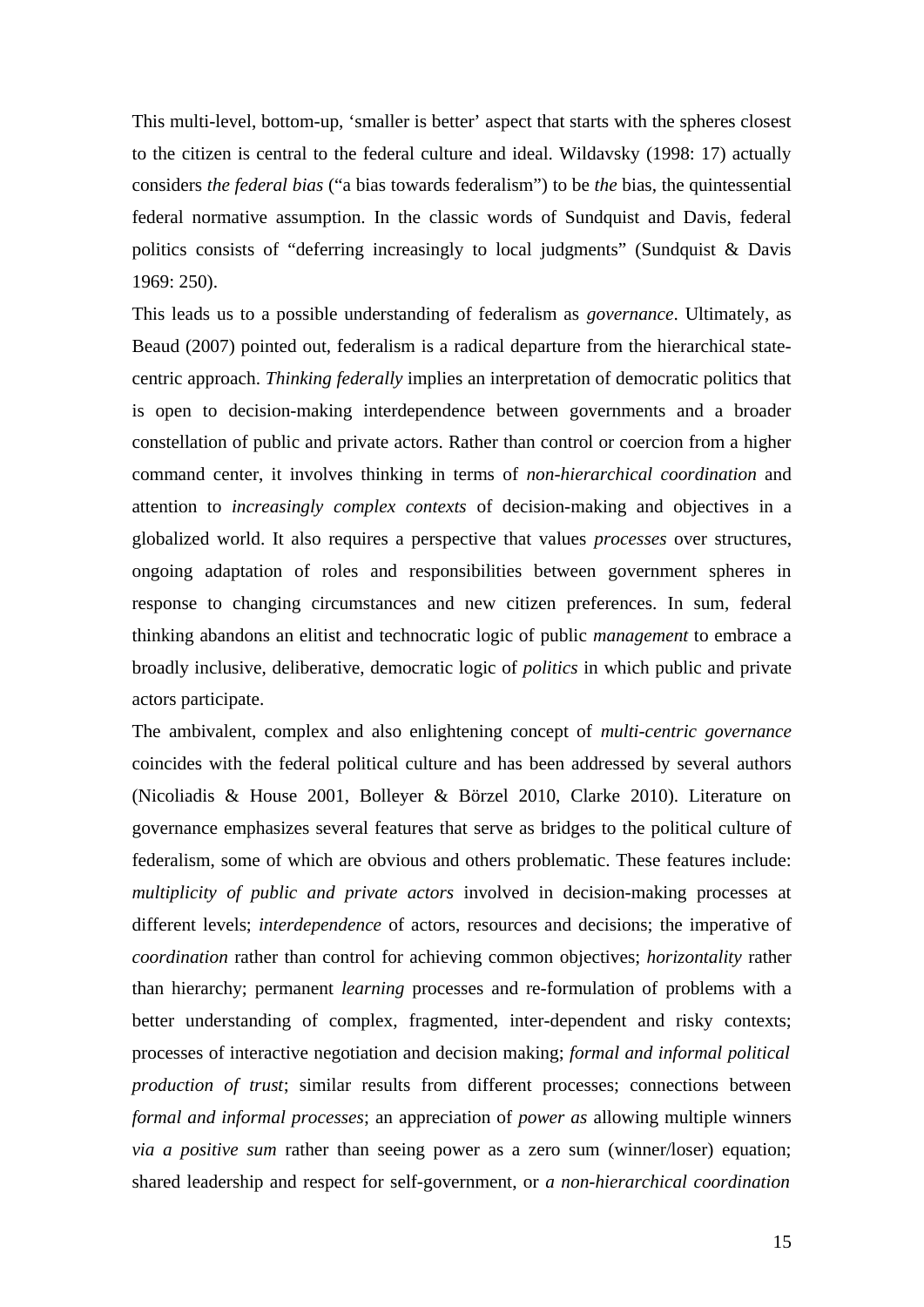*of leadership* rather than domination or control; and the construction of *networks* of public and private actors on various scales and levels.

Federalism was historically born to reinforce rather than weaken the government of the federated units and has always been concerned with emerging processes of recentralization. Federalism must never lose sight of its founding principles, which involve the representative, deliberative and participative aspects of republican democracy: namely guaranteed and substantive self-government for the member states, strong citizenry and political control (including *accountability* and *responsiveness*) (Wleizen & Soroka 2011). Therefore, the convergence of the political cultures of federalism and governance displays some clear limitations. This can be seen in the blurring of borders between what is public and what is private and the consequent privatization of public decision-making and resources, which is characteristic of a now frequent neo-liberal understanding of governance. It is also evident in: an undisguised tendency towards hyper-consensualism in the idea of governance, which excludes conflict and covers over the political tension between choices; the weakening of political responsibility for decisions and public policies (the central weakness of all multi-centric government involves *who* is responsible for *what* and how to control it); the weakening of democratic representation and deliberation mechanisms and actors; or information asymmetries and subsequent problems with legitimation.

It is difficult to address these questions by equating the political cultures of governance and federalism. Perhaps it would be more effective to address them as an updated response to the question with which we began: what kind of federalism are we referring to? This would require a re-examination of federalism that retains the axis of its normative tradition, but re-interprets it in light of the current trend towards new patterns of horizontal government. In this sense, governance with its rhetorical images of networks, coordination and new and shared types of leadership can provide great assistance in renovating federalism and articulating a new federal vision capable of addressing the challenges of the  $21<sup>st</sup>$  century. We now know that metaphors, along with interpretative frames and rhetoric, are a fundamental element of the conflict between alternative political ideals and vocabularies (Lakoff & Johnson 1980, Lakoff 2008). With this knowledge comes the need to move beyond such outdated metaphors as Grodzins' (1960) 'cakes' (is federalism more like a *marble cake* or the ordered hierarchy of a *layer cake?*); or Elazar's (1994) 'mosaic' of relatively isolated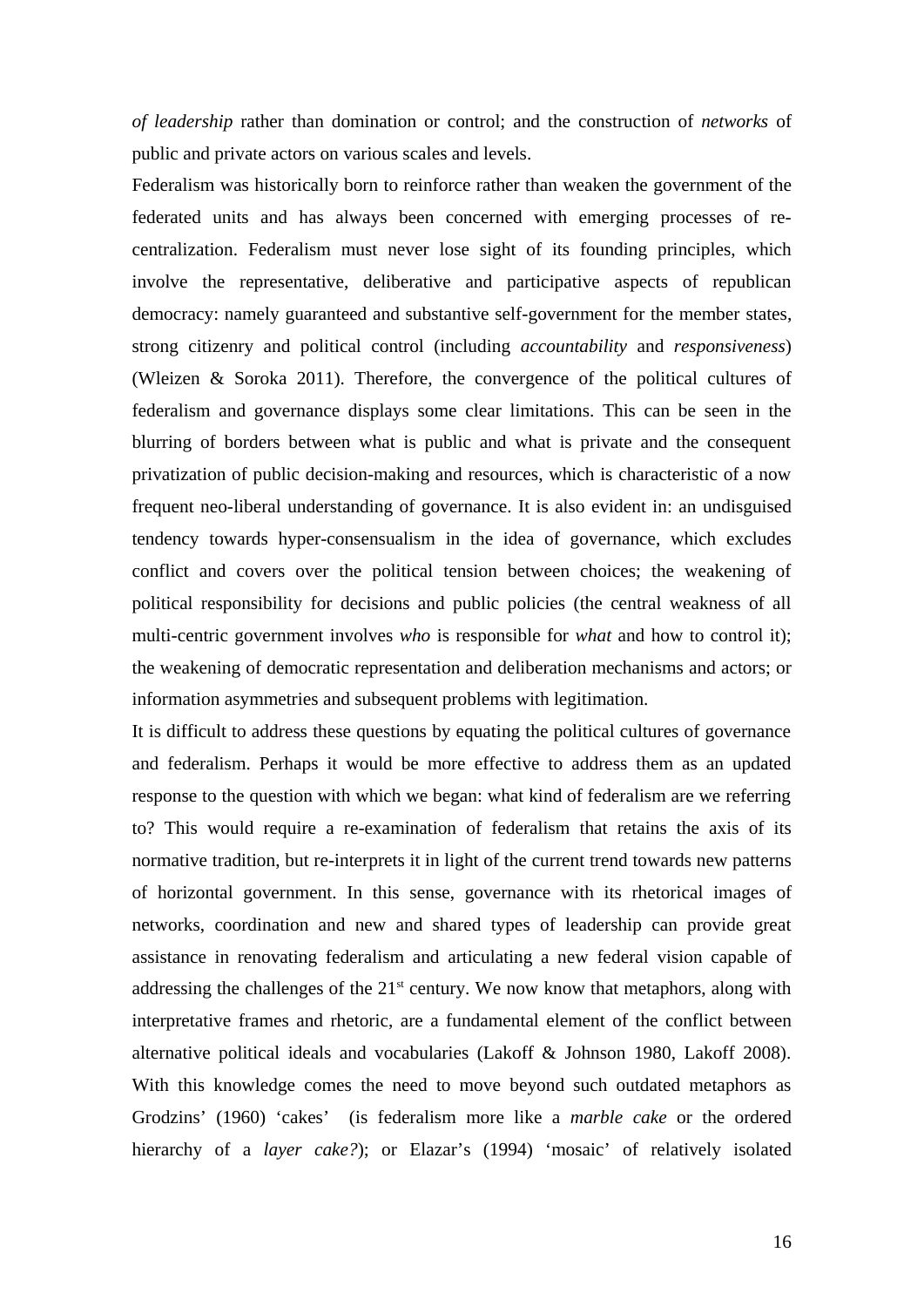communities; or Taylor's (1992) description of 'separate' communities in the theory of multiculturalism.

While remaining attentive to the precautions and limitations mentioned, the metaphors of governance can shed new light on the multi-centric and reticular aspects of federalism, which are not limited to state contexts. The political-cultural tradition of federalism speaks of plural empowerment or *proactive subsidiarity*, which can apply to local and neo-municipalist contexts as well as networks of cities, supra-state, European or inter-regional spheres (especially border regions).

## *3.2. A non-nationalist idea of nation*

The federal political culture values and reinforces citizen attitudes, fostering self- and shared government as well as cultural and national *unity in diversity*. The federal political culture involves a vocabulary and perspective of the *idea of nation* that is distant from nationalism. Similarly, and just as radically, federalism overcomes the vocabulary of sovereignty and state centrism, generating diverse decision-making centers and shared powers. Its political culture possesses a pluralist identity component that includes the nation as a core and unrenouncable dimension of its program. Federalism also proposes an interpretative frame that radically departs from the  $19<sup>th</sup>$ century *state equals nation* equation; in which it is implicitly or explicitly assumed that each State must have only one Nation or that each Nation in this inexorable logic must possess its own independent State.

In terms of political capacities, *the federal political culture is a culture that empowers citizens for a plurality of narratives and interpretations.* Cognitively, federalism argues both pluralistically and/or pluri-nationally for the ultimate ethical-political superiority of accommodating. Beyond its tactical use as a 'stage' or 'phase', and more than just 'pacifying', accommodating involves consensus around a common project of coexistence, and the mutually beneficial cultural-political and economic enriching of several nations within a single political unit. Federalism also overcomes community *monism* and recognizes the profound moral significance of the national identities that provide a cultural context by which citizens access and participate in politics. This supplies an alternative of accommodation and recognition, in contrast with the theses and languages of communitarianism or nationalism (exclusion by an us/them dialectic, unilateral right to self-determination, secession).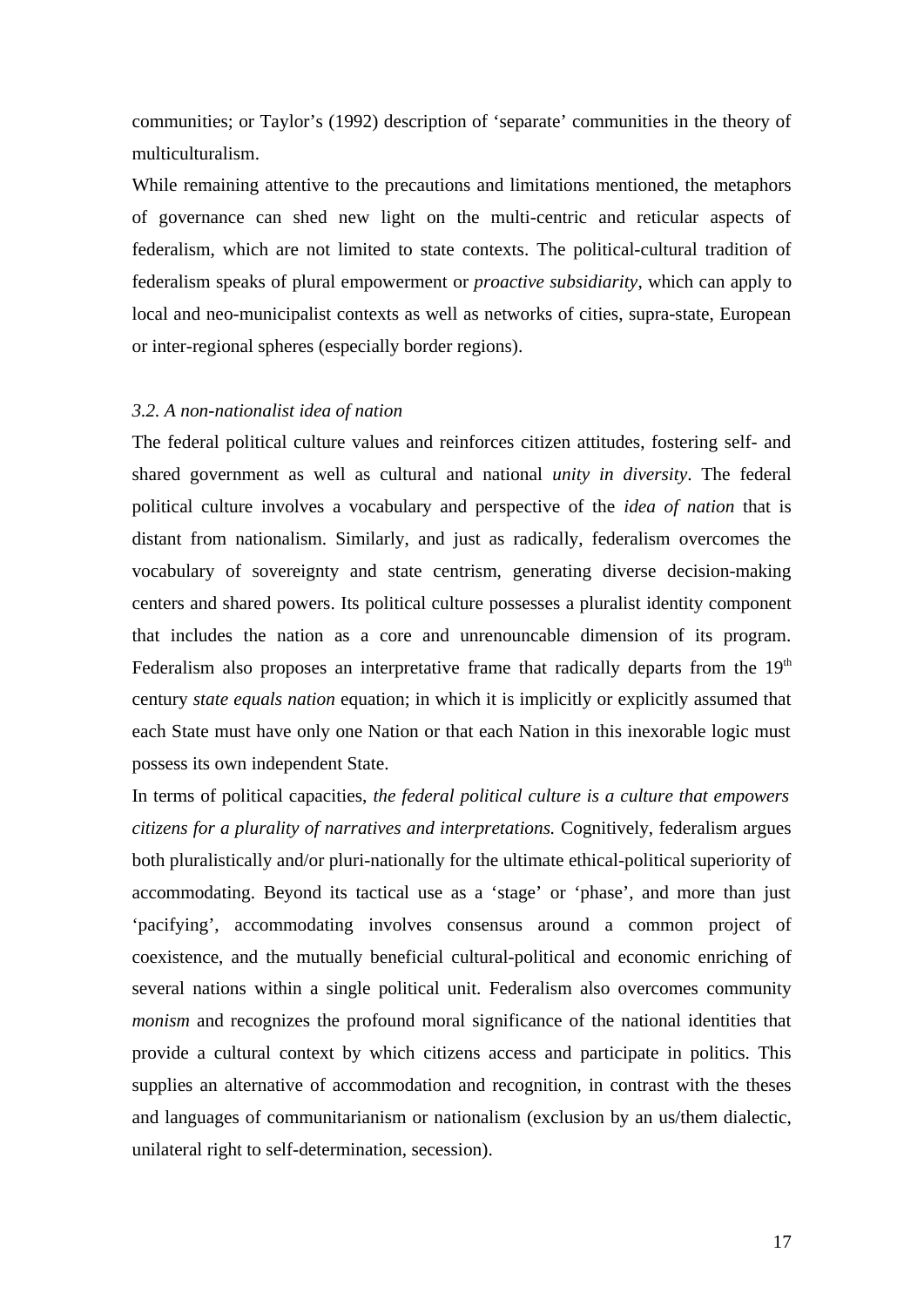By postulating 'unity in diversity' with a perspective and language that is distant from state or anti-state nationalisms, plurinational federalism can provide a sphere for negotiation and pacts with multiple winners (understood here as recipients of material, political, cultural or moral benefits). This sphere of coexistence is much more attractive than monist federalism, confederation or secession; which can be much more costly, conflictive, impoverishing or simply unfeasible in cultural, political, social and economic terms.

The federal culture democratically socializes citizens in a pluralism of identity, culture and territory as an unavoidable *fact* and a true ethical-political *value*. It is a living, collective trust and heritage in progress that requires building and defining by everyone, much more than the mere preserving of something handed down. The culture of federalism starts with the assumption that *diversity unites and differences bring together*, interpreted through the lenses of tolerance, empathy and mutual recognition. Plurinational federalist culture does not use a vocabulary of *authenticity*, purity and faithfulness to a tradition; it does not rely on a defensive reification of identities into a single orthodox narrative, nor does it forge them as essentialist, closed and exclusive. It does not isolate different communities and in sum *does not carry forward a mosaic-like multi-communitarianism.* Rather, it articulates multiple narratives as democratic processes of participation, internal diversity and deliberation that have been re-oriented to avoid eroding their differences while facilitating multiple memberships and making them compatible and super-imposable. Federalism does not contemplate the sacralization of historically given identities that were permanently crystallized at a point in the past. Its normative axis is not reduced to passive recognition of an organic, cultural or historic base for its constitutive units. Rather, it builds on external *and internal* pluralism in each community, focusing on the production and extension of values that comprehend a vision in flux, to establish democratically generated collective identities based on pluralism, respect, trust and deliberation. In sum, the federal political culture provides understanding that reaches beyond statist and nationalist monism; it values and democratizes nation-building processes in the difficult but very attractive shared diversity of a community of communities, a nation of nations.

## *3.3. Biomimesis and equality*

Precisely because federalism postulates a complex synthesis of shared and self government as well as unity in diversity, it does not eradicate the inevitable political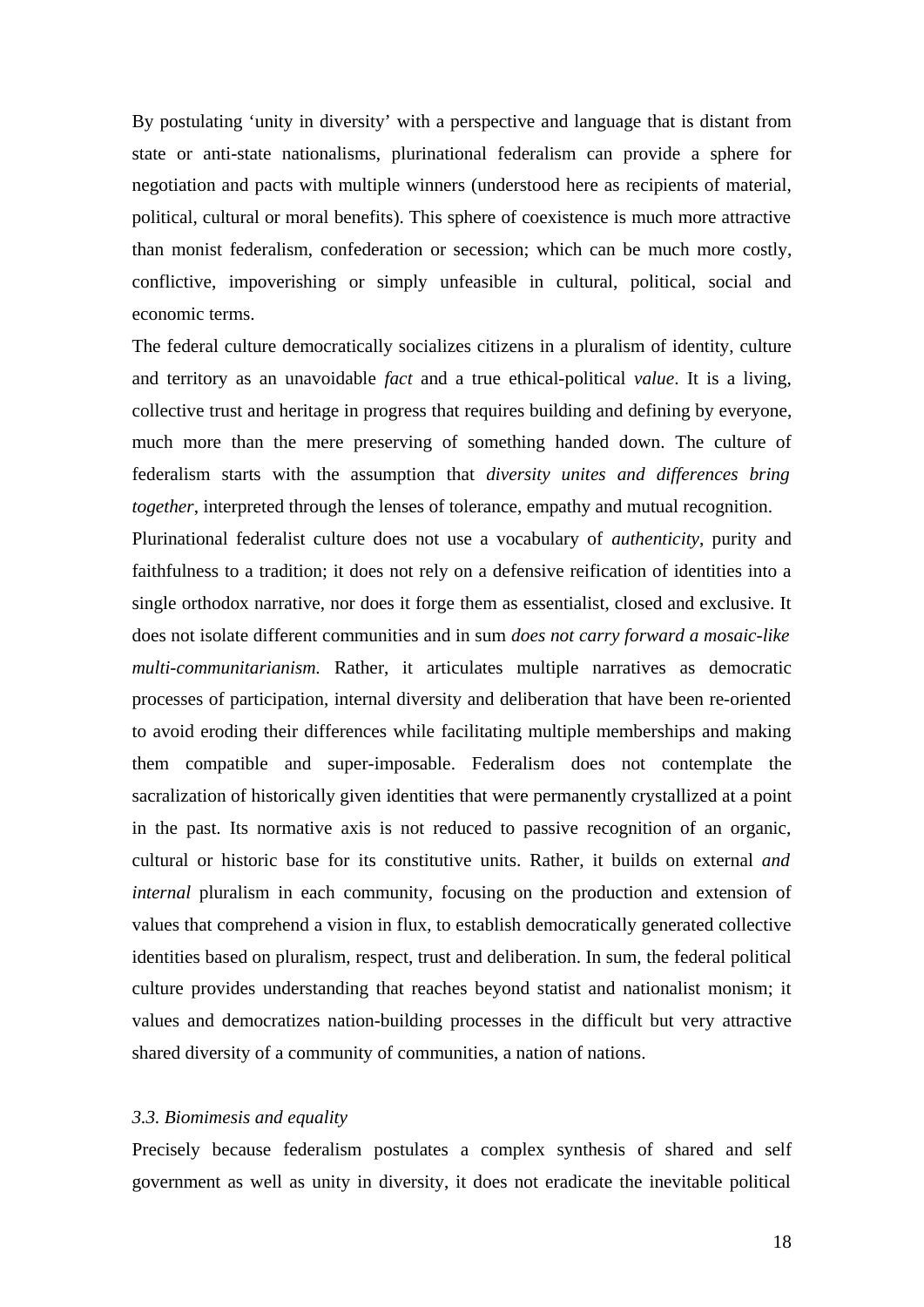dimension of *conflict*; nor does it cling to angelical belief in a reconciled, tension-free society or earthly 'communion of the saints'. Federalism creates an agonistic culture that Ricoeur referred to as a *conflictive consensus*. "Federalism is about conflict … Federalism is also about cooperation, that is, the terms and conditions under which conflict is limited" (Wildavsky 1998 (1976): 17). In fact, federalism entirely departs from the 19<sup>th</sup> century metaphor of *organic nationalism*, the exorbitant demand that society be conceived as a perfectly sutured and coherent organic totality. The federal ideal instead might be considered along the lines of a *political ecosystem*: a plural 'union' in which heterogeneous and even partially contradictory elements coexist in unstable but mutually beneficial and enriching equilibrium. The history of federalist vocabulary hearkens back to ancient natural philosophy rooted in the '*foedera natura*' of Lucretius in *De Rerum Natura*.

Along these lines, biology and the theory of evolution provide very useful heuristic models for re-formulating the federal hypothesis. The perspective of *biomimesis*  ('nature knows best'), replaces the obsolete, mechanical, classical enlightenment imagery of 'mechanisms', 'checks' and 'balances'; offering instead new images of federative institutional development inspired by nature: symbiosis, endosymbiosis, colony, diversification and cooperation between various organisms (Benyus 2002*)*. It is not by chance that ecological political theory –which has always been rather decentralized and multi-level– and students of environmental public policies have in their most recent works rejected a 'command and control' perspective for one of multicentric and network governance. Ecology has abandoned some initial centralist and authoritarian temptations regarding a world government that would manage risk. Each of these currents has gone on to defend new forms of decentralization and federalism that are better adapted to complex scenarios and diverse spatial configurations, ranging from the local sphere to integration of public policies to long-term thinking and cultural pluralism (Benson & Jordan 2008, O'Riordan 2009, Adger, Lorenzoni & O'Brien 2009). In climate change policies, for example, the emphasis has shifted away from inefficient top-down models for addressing global warming (Kyoto) and efforts are now based more on a multi-scalar perspective that adapts to varying and specific risks in diverse communities and from these local and regional basis constructs a 'global federalism of climate policy' (Prins & Rayner 2007). This creates a promising but littleexplored nexus between federalist political culture and the new environmental culture of decentralized management and multi-level sustainability.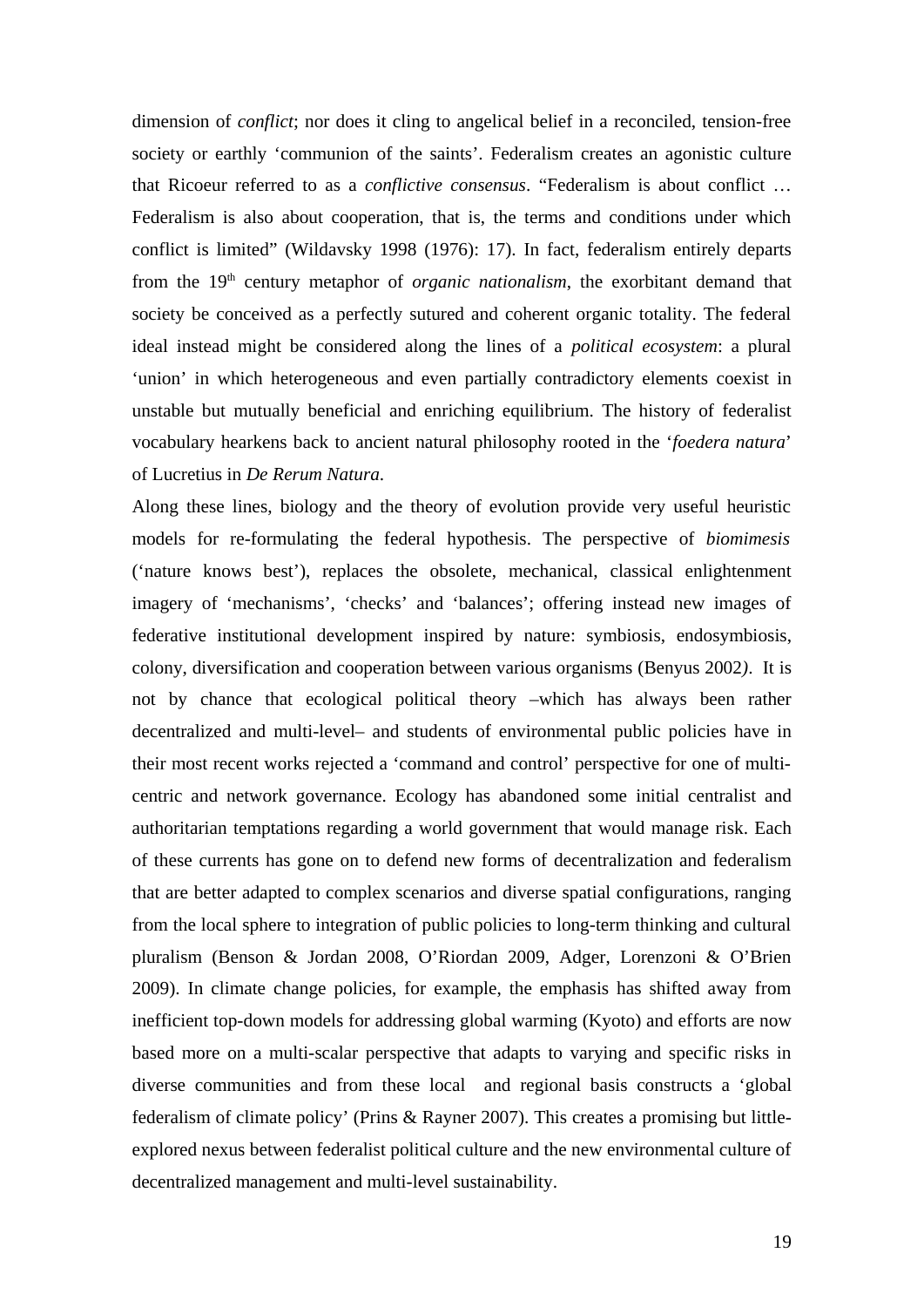Finally, the feature of *equality* in federal political culture is often overlooked in the literature or even portrayed as incompatible with federalism. There is a common interpretation that considers federalism to be in direct conflict with the welfare state, with equality, and with re-distribution. In this line of thinking: a) federalism distracts from and complicates the pursuit of distribution and equality objectives; or b) federalism debilitates national trust and solidarity, which is the basis for the solidarity between various communities; or c) federalism mistakenly "acculturates" the material issues of economic and class inequality. New empirical evidence now seriously questions these assumptions by demonstrating how plurinational federalism does not erode welfare states but helps diminish differences between communities. There is no negative correlation between cultural heterogeneity and re-distribution, which has been found to depend on other factors (Banting & Kymlicka 2006). The same can be said for decentralization and equality of income (Beramendi 2003).

Even in the sphere of beliefs and attitudes that we are addressing here, it is important to highlight the centrality of equality as a value in the program and political culture of federalism. The federal political culture is one of shared diversity and, though federalism and uniformity are mutually exclusive, federalism defends a common project of coexistence that requires *equality, cohesion and solidarity*. Thus federalism defends self-government, difference, plurality of responses and policies of differentiated preferences and contexts. Moreover, inter-territorial solidarity is based on an empathy that generates common bonds and an equitable community of communities. The *redistribution* of economic resources is a basic element in re-negotiating the equilibrium and common commitment that sustains the federation, which in turn facilitates the development of self-government and cohesion according to universal criteria of solidarity between different communities. As a community of communities and not just a poli-centric political system (sometimes erroneously referred to as a 'state of states') federalism defends the core values of equality, solidarity, and a steadfast egalitarian vocation between territories as foundational to an equitative collective project. Since it is founded on political diversity, federal equality is an *equality of opportunities, not results* (Wildavsky 1998). There is a pertinent, substantive connection between this egalitarian dimension of federal political culture and the recent debates of contemporary normative theory regarding the equality of *what* (resources, opportunities, capacities) (Sen 2009).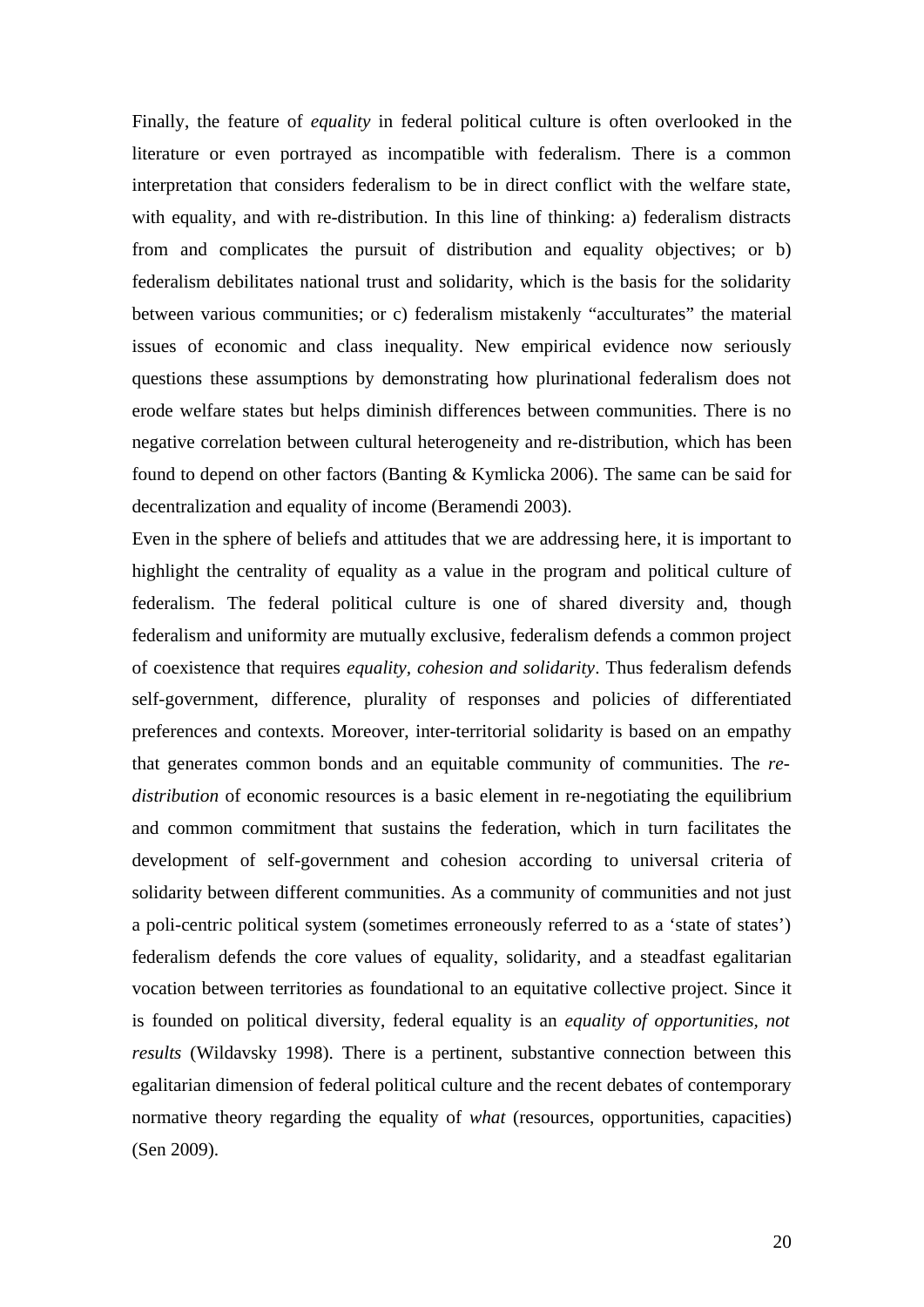Federative equality is an initial equality of access to resources, an equality of opportunities that make possible the liberty, self-government and empowerment of diverse communities. It also maintains full demands for *accountability* derived from the autonomous decisions, management and public policies of each decision-making center. However, there is a minimum threshold of resources below which it is impossible to exercise the *collective capacity for self-government* that solidarity would require, regardless of the initial responsibilities defined in the autonomous policies.

The federal value of inter-territorial solidarity implies both sufficient finances for the exercise of self-government and equal fiscal co-responsibility vis-à-vis the citizens. Federalism characteristically offers co-responsibility between equality and solidarity on the one hand and empathy, respect and mutual trust on the other. Thus, the federation reinforces freedom through collective self-government, social equality, cohesion and the welfare state.

What has thus far been analyzed is inscribed in the republican-democratic tradition of self-government that is indebted to the idea of plural fraternity and solidarity and inseparably linked to equality. There are evident elective affinities between the federal ideal and a socialism for multinational societies that is able to meet the challenges of  $21<sup>st</sup>$  century.

### *4. Conclusion*

A robust federation requires 1) a sustainable institutional design that avoids transgression of federal power by encroachment on the states and transgression of the states on the federation by shirking; 2) decentralized party systems that allow territorially diverse aggregation of preferences and; 3) a solid federative political culture that is shared by the citizens. This cultural dimension ('shared understandings', 'shared belief system') constitutes a fundamental, reinforcing and supportive mechanism without which federations cannot endure or evolve in changing scenarios. This 'supportive political culture' undergirds the 'popular safeguard' of the citizens, based on accepted tolerable limits and the expectations of reasonable citizen and government behaviors at different levels.

The attitudinal dimension of federal political culture includes specific emotional aspects of empathy and solidarity, habits and capacity for tolerance, mutual respect and reciprocity. These are very distinct from classical authoritarian and centralistic passions such as fear and submission. The federal political culture also includes a cognitive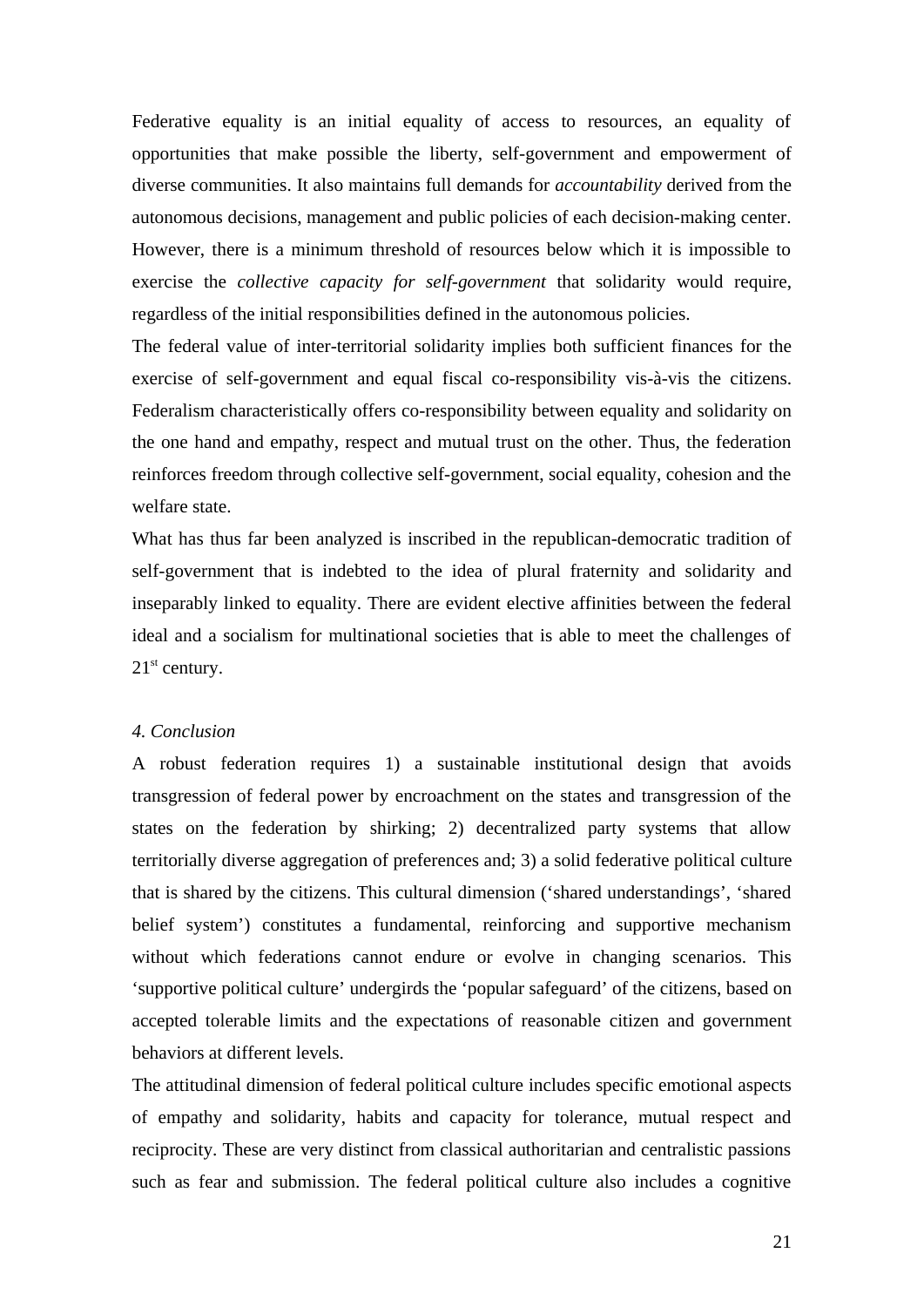aspect of distinct beliefs and values (shared and self government, unity in diversity, equality, negotiation and pacts) that distances it from the unitary political culture of sovereignty based on vertical hierarchy and monist political power.

The active presence of federal values and emotions, of the interpretative frame and symbolic federal landscape in the public sphere, requires explicit cultivation and promotion; they are not established or naturally perpetuated as a mere by-product of formal federal institutions. In sum, the federation as system needs the driving energy of federalism as political movement. There is an internal and normative-conceptual connection between the sustainability of federal institutions and leadership, between organizational work and the explicit and identifiable repertoire found in the mobilization of federalist movements and ideologies. This federal culture and ideal requires interaction with a normative political theory of federalism that encourages federalist opinions, beliefs and narratives in coherent and systematic (and debatable) propositions. This improves the arguments and reasons that can provide guidance in evaluating and designing alternative institutions defined by autonomy, pluralism and equality. Nevertheless normative elaboration should always take place in close contact with empirical and comparative political science research and the positive political economy theory of federalism.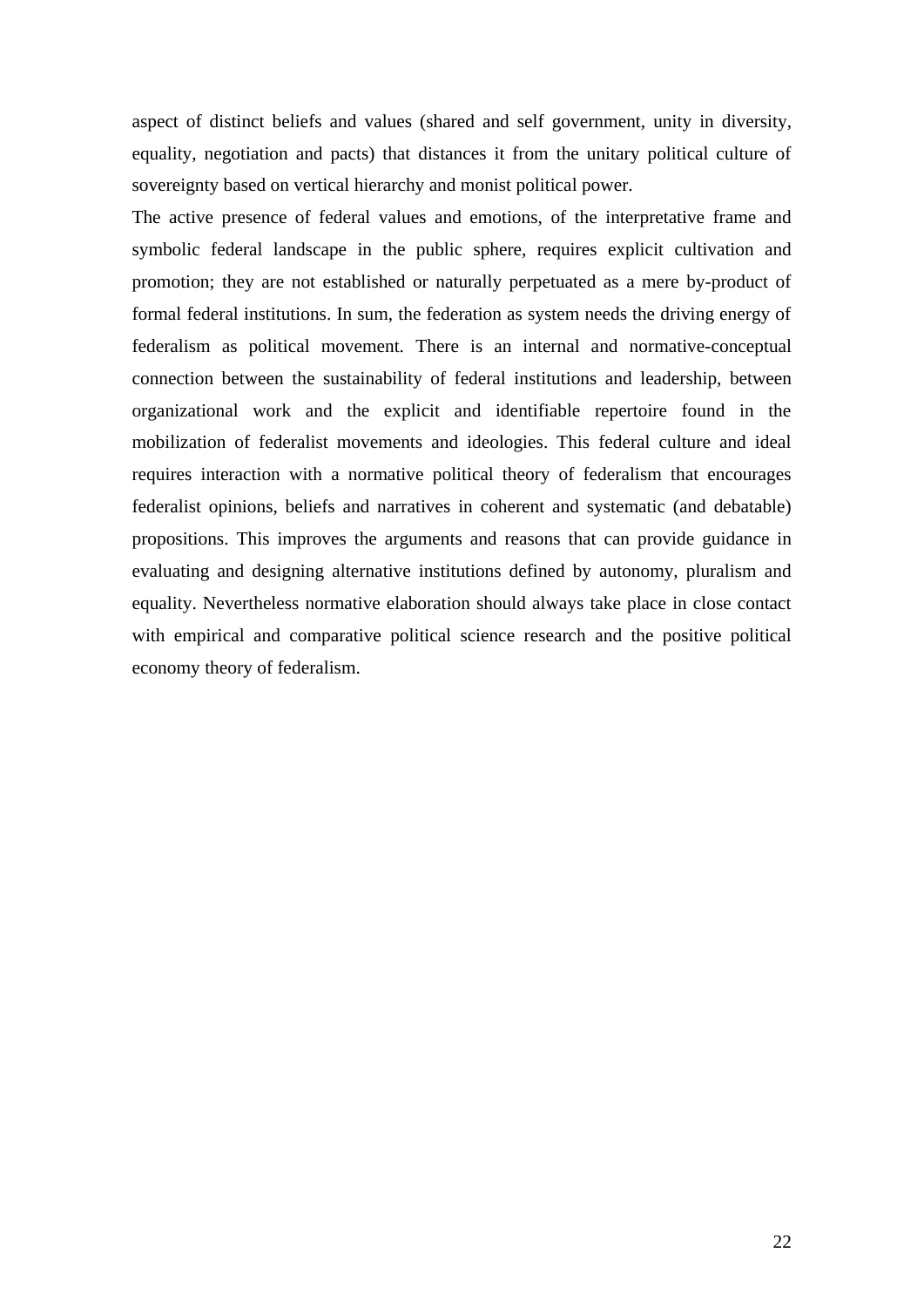## **BIBLIOGRAPHY**

Adger, N. Lorenzoni, I. O'Brien, K. (2009) *Adapting to Climate Change,* Cambridge:  $CIIP$ 

Bakke, K. & Wibbels, E. (2006) "Diversity, Disparity, And Civil Conflict in federal States" *World Politics* 59, 1-50.

Banting, K. & Kymlicka, W. (2006) *Multiculturalism and The Welfare State. Recognition and Redistribution in Contemporary Democracies*, Oxford: Oxford U. Press.

Beaud, O. (2007) *Théorie de la Fédération*, Paris : PUF.

Bednar, J. (2009) *The Robust federation: principles of design*, New York: CUP.

Benson, D. & Jordan, A. (2008) "Understanding task allocation in the European Union : exploring the value of federal theory" *Journal of European Public Policy* 15: 1- 20.

Benveniste, É. (1969) *Vocabulaire des Institutions Indo-européennes*, Paris: Minuit.

Benyus, J.M. (2002) *Biomimicry. Innovation inspired by Nature*, New York: Harper.

Bevir, M. & Rhodes, R.A.W. (2006) "Defending interpretation", *European Political Science* 5, 69-83.

Beramendi, P. (2003) *Decentralization and Income Inequality*, Madrid: CEACS.

Bolleyer, N. & Börzel, T. (2010) "Non-hierarchical policy coordination in multilevel systems" *European Political Science Review* 2: 2, 157-185.

Bourdieu, P. (1975) *La Distinction. Critique social du jugement*, Paris: Minuit.

Burgess, M. (2005) *Comparative Federalism*, New York: Routledge.

Burgess, M. (2006) "Gestionar la diversitat als estats federals: enfocaments conceptuals I perspectives comparatives" in Gagnon, A. (ed) *El federalisme Canadenc contemporani*, Barcelona: IEA.

Cairns, A. (1999) "Introduction" in Cairns, A. et alia (eds) *Citizenship, Diversity, and Pluralism. Canadian and comparative perspectives*, Montréal: McGill-Queen's U. Press.

Clarke, S. (2010) "*Thinking federally* from a Governance Perspective" in M. Pagano & R. Leonardi *The Dynamics of federalism*, London: Palgrave.

Damasio, A. ( 2005) *En busca de Spinoza*, Barcelona: Crítica.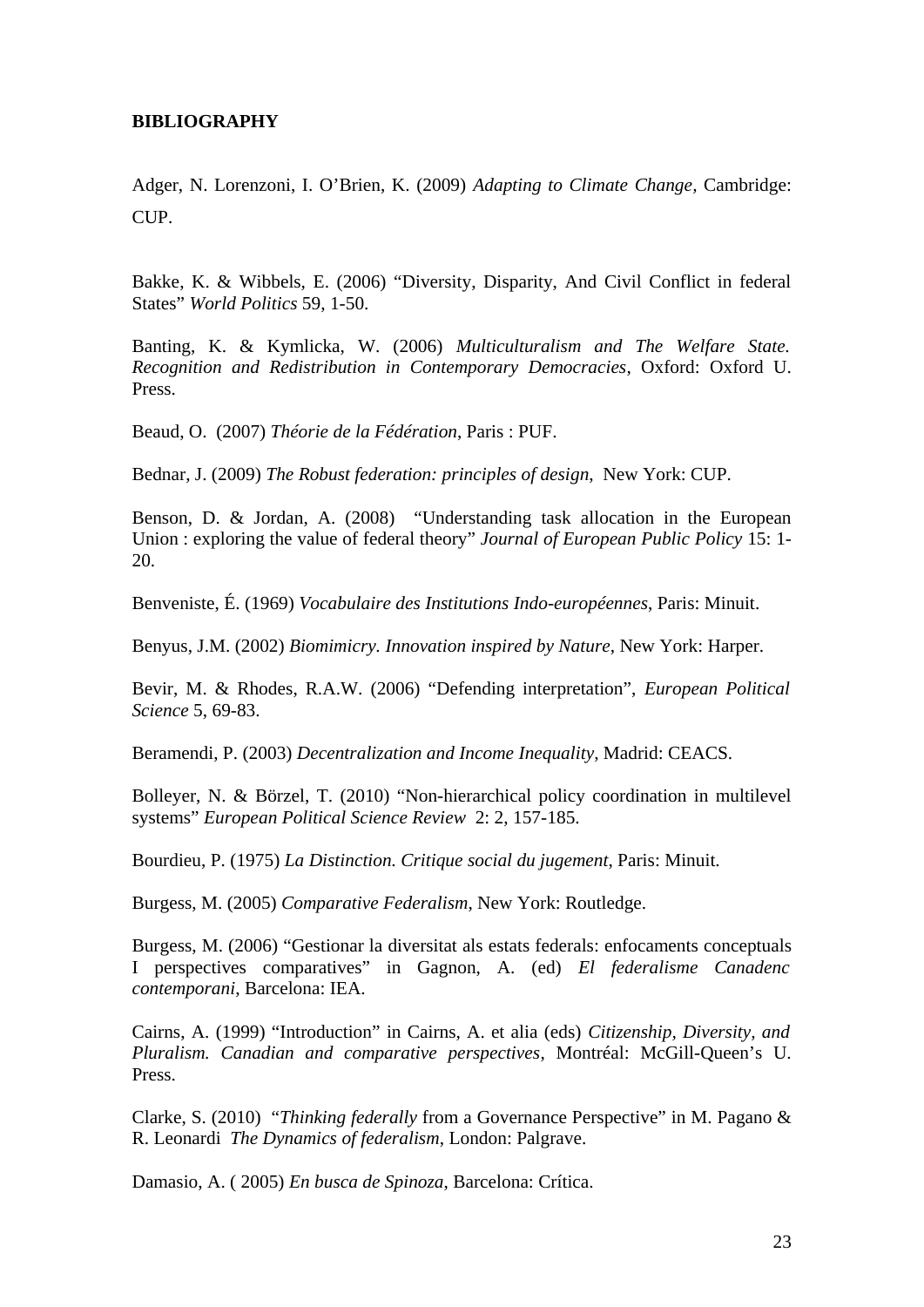Davis, S. Rufus (1978) *The federal Principle. A Journey Through Time in Quest of meaning*, Berkeley: California U. Press.

Duchazek, I. (1970) *Comparative federalism*, New York: Holt.

Elazar, D.J. (1987) *Exploring Federalism*, Tuscaloosa: Alabama U. Press.

Elazar, D. (1994) *The American Mosaic: the Impact of Space, Time and Culture on American Politics*, Boulder: Westview Press.

Fafard, P. Rocher, F. Côté, C. (2010) "The Presence (or Lack Thereof) of a Federal Culture in Canada : The Views of Canadians" *Regional and federal Studies* 20,1, 19-43.

Filippov, M. Ordeshook, P. Shvetsova, O. (2004) *Designing Federalism: A Theory of Self-Sustainable Federal Institutions*, New York: CUP.

Freeden, M. (1996) *Ideologies and Political Theory*, Oxford: Clarendon Press.

Friedrich, C.J. (1968) *Trends of Federalism in Theory and Practice*, New York: Praeger.

Grodzins, M. (1966) *The American System*, Chicago: McNally.

Gagnon, A. (2009) *Máis Aló da Nación Unificadora: en defensa do federalismo multinacional*, Santiago de Compostela: Instituto Ramón Piñeiro.

Gagnon, A. (2011) *L'Age des Incertitudes. Essays sur le fédéralisme et la diversité nationale*, Quebec : Presses de L'Université Laval.

Karmis, D. & Maclure, J. (2001) "Two Escape Routes from the Paradigm of Monistic Authenticity: Post-Imperial and Federal Perspectives on Plural and Complex Societies" *Ethnic and Racial Studies* 24,3, 361-385.

Kincaid, J. Cole, R. (2004) "Public Opinion on Federalism and Federal Political Culture in Canada, Mexico, and the United States" *Publius* 34:3 3, 201-221.

Kincaid, J. Cole, R. (2011) "Citizen Attitudes toward Issues of Federalism in Canada, Mexico and the United States" in *Publius* 41,1 53-75.

Laitin, D. & Fearon, J. (1996) "Explaining Inter-ethnic cooperation" *American Political Science Review* 90,4, 715-35.

Laitin, D. & Weingast, B. (2006) "An Equilibrium Alternative to the Study of Culture" *The Good Society* 15,1 , 15-21.

Lakoff, G. (2008) *The Political Mind*, New York: Viking.

Lakoff, G. & Johnson, M. (1980) *Metaphors We Live By*, Chicago: Chicago U. Press.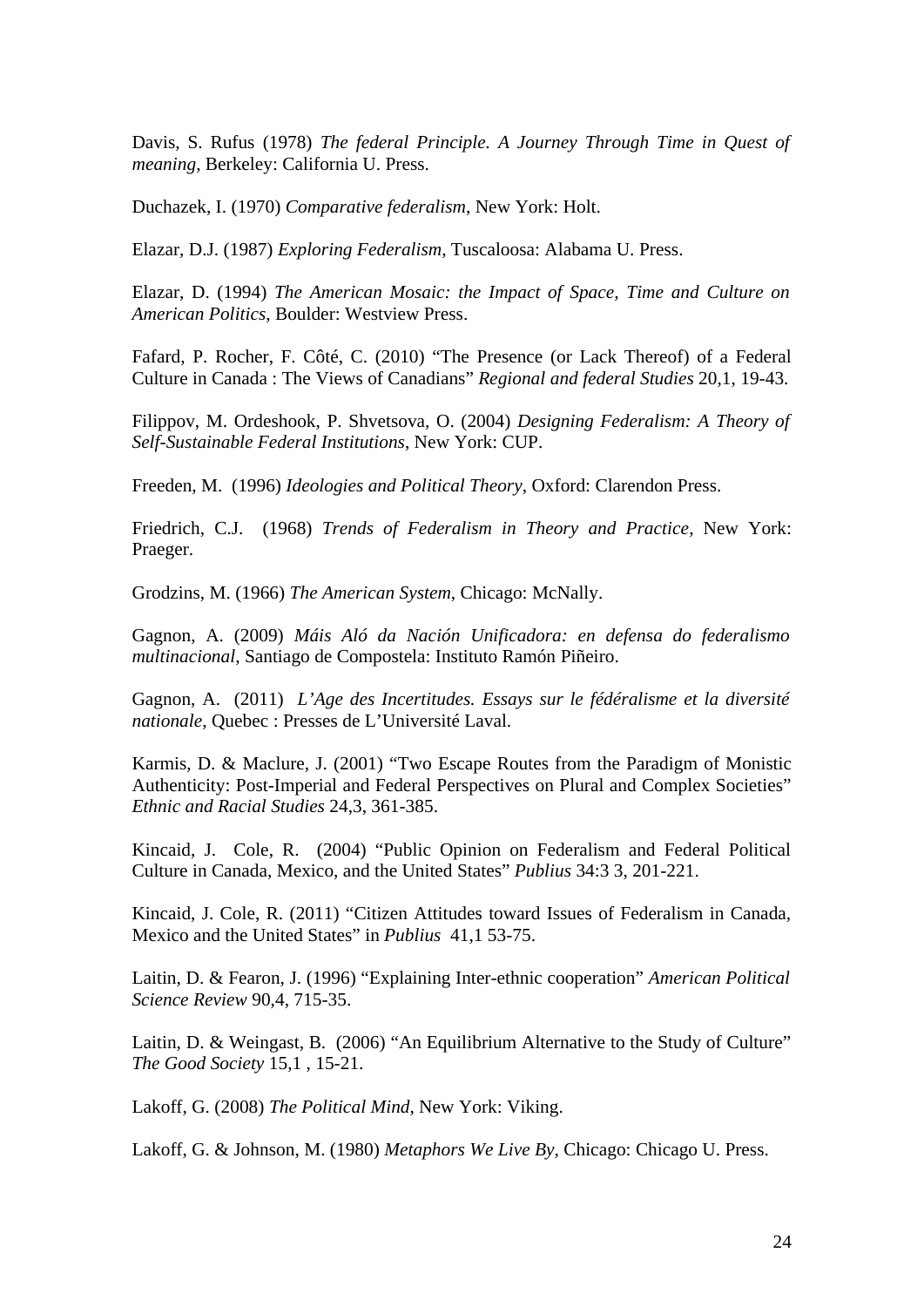LaSelva, S.V. (1996) *The Moral Foundations of Canadian Federalism*, Montreal: McGill-Queen's University Press.

Livingston, W. A. (1952) "On the Nature of Federalism", *Political Science Quarterly* 67: 82-115.

Madison, J. (1999) *Writings*, New York: Library of America.

Máiz, R. (2011) *The Inner Frontier*, Bruxelles: Peter Lang.

Máiz, R, (2011) "The Political Mind and Its Other: Rethinking the Non-Place for Passions in Modern Political Theory" in M. Engelken et al. *Politics and Emotions*, Wiesbaden: VS Verlag pp. 29-73.

Martínez-Herrera, E. (2005) *The Effects of Political Decentralization on Support for Political Communities*, PhD Dissertation Florence: EUI.

Martínez-Herrera, E. (2010) "Federalism and Ethnic Conflict Management. Rival Hypotheses, the Attitudinal Missing Link and Comparative Evidence". Erk, J. & Swenden, W. *New Directions in Federalism Studies*,London: Routledge 141-156.

Nicolaidis, K. & Howse, R. (2001) *The Federal Vision*, Oxford: OUP.

Norman, W. (2006) *Negotiating Nationalism: Nation-building, Federalism, and Secession in the Multinational State*, Oxford: Oxford U. Press.

O'Riordan, T. (2009) "Reflections on the pathways to sustainability" in Adger, N. & Jordan, A. *Governing Sustainability*, Cambridge: CUP: 307-329.

Ostrom, V. ( 1991) *American Federalism: Constituting a Self-Governing Society*, San Francisco: ICS.

Petersen, R. (2002) *Understanding Ethnic Violence*, Cambridge: CUP.

Prins, G & Rainer, S. (2007) *The Wrong Trousers: Radically Rethinking Climate Policy*  London: LSE (MacKinder Centre).

Riker, W. (1964) *Federalism: Origin, Operation, Significance,* Boston: Little Brown.

Rodden, J. (2006) *Hamilton's Paradox: The Promise and Peril of Fiscal Federalism*, New York: CUP.

Ross, M.H. (2009) "Culture in Comparative Political Analysis" in Lichbach. M. & Zuckerman, A. *Comparative Politics: Rationality, Culture and Structure*, New York:  $CIIP$ 

Schattschneider, E. E. (1960) *The Semi-sovereign People*, New York: Holt.

Schneider, S. Jacoby, W. Lewis, D. (2011) "Public Opinion Toward Intergovernmental Policy Responsibilities" *Publius* 41,1, 1-31.